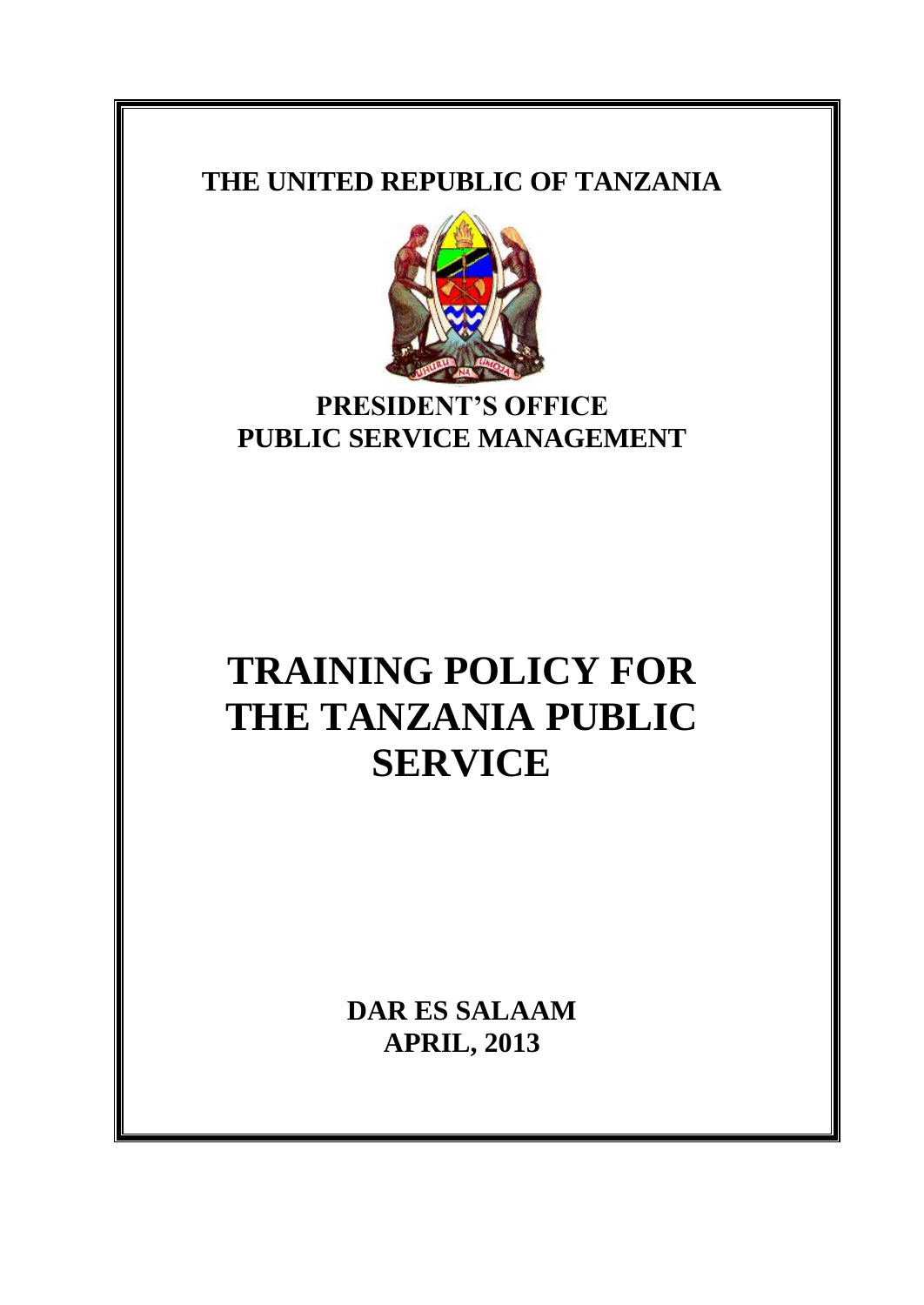# **TRAINING POLICY FOR THE TANZANIA PUBLIC SERVICE**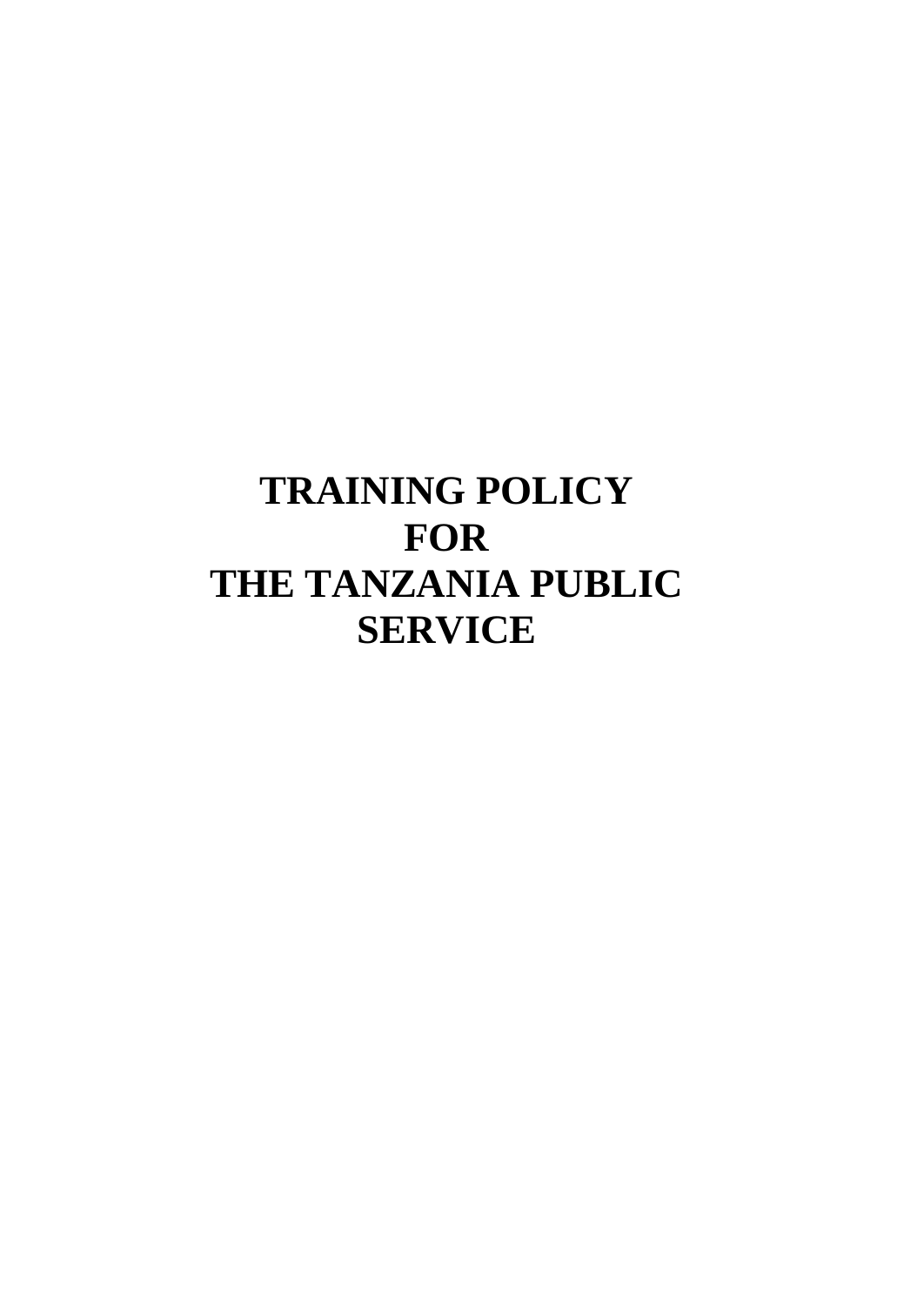# **TABLE OF CONTENTS**

| 1.0 |                                                                 |  |  |  |  |
|-----|-----------------------------------------------------------------|--|--|--|--|
| 1.1 |                                                                 |  |  |  |  |
| 1.2 |                                                                 |  |  |  |  |
| 1.3 |                                                                 |  |  |  |  |
| 1.4 |                                                                 |  |  |  |  |
|     |                                                                 |  |  |  |  |
| 2.0 |                                                                 |  |  |  |  |
| 2.1 |                                                                 |  |  |  |  |
| 2.2 |                                                                 |  |  |  |  |
|     |                                                                 |  |  |  |  |
| 3.0 | RATIONALE, VISION, MISSION AND OBJECTIVE OF POLICY  9           |  |  |  |  |
| 3.1 |                                                                 |  |  |  |  |
| 3.2 |                                                                 |  |  |  |  |
| 3.3 |                                                                 |  |  |  |  |
| 3.4 |                                                                 |  |  |  |  |
|     |                                                                 |  |  |  |  |
| 3.0 |                                                                 |  |  |  |  |
| 4.1 | COORDINATION & MANAGEMENT OF TRAINING IN THE PUBLIC SERVICE. 12 |  |  |  |  |
| 4.2 | APPRECIATION OF IMPORTANCE OF TRAINING IN THE PUBLIC SERVICE 13 |  |  |  |  |
| 4.3 |                                                                 |  |  |  |  |
| 4.4 |                                                                 |  |  |  |  |
| 4.5 | TRAINING INFRASTRUCTURE IN THE PUBLIC SERVICE 15                |  |  |  |  |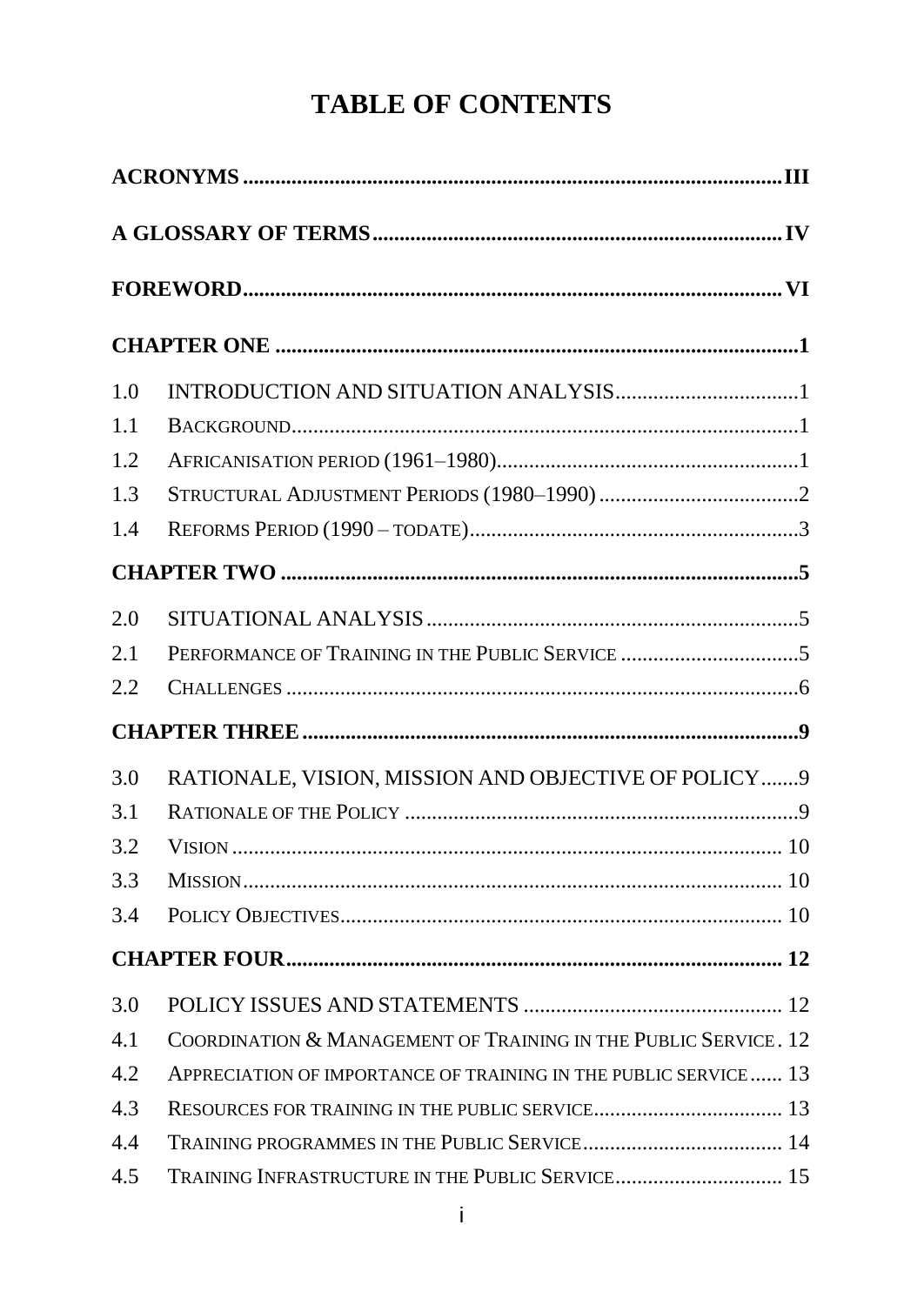| 4.6            |                                                  |  |  |  |
|----------------|--------------------------------------------------|--|--|--|
|                |                                                  |  |  |  |
|                |                                                  |  |  |  |
|                |                                                  |  |  |  |
|                |                                                  |  |  |  |
|                |                                                  |  |  |  |
| 6 <sup>6</sup> | INSTITUTIONAL FRAMEWORK FOR MANAGING, MONITORING |  |  |  |
|                |                                                  |  |  |  |
|                |                                                  |  |  |  |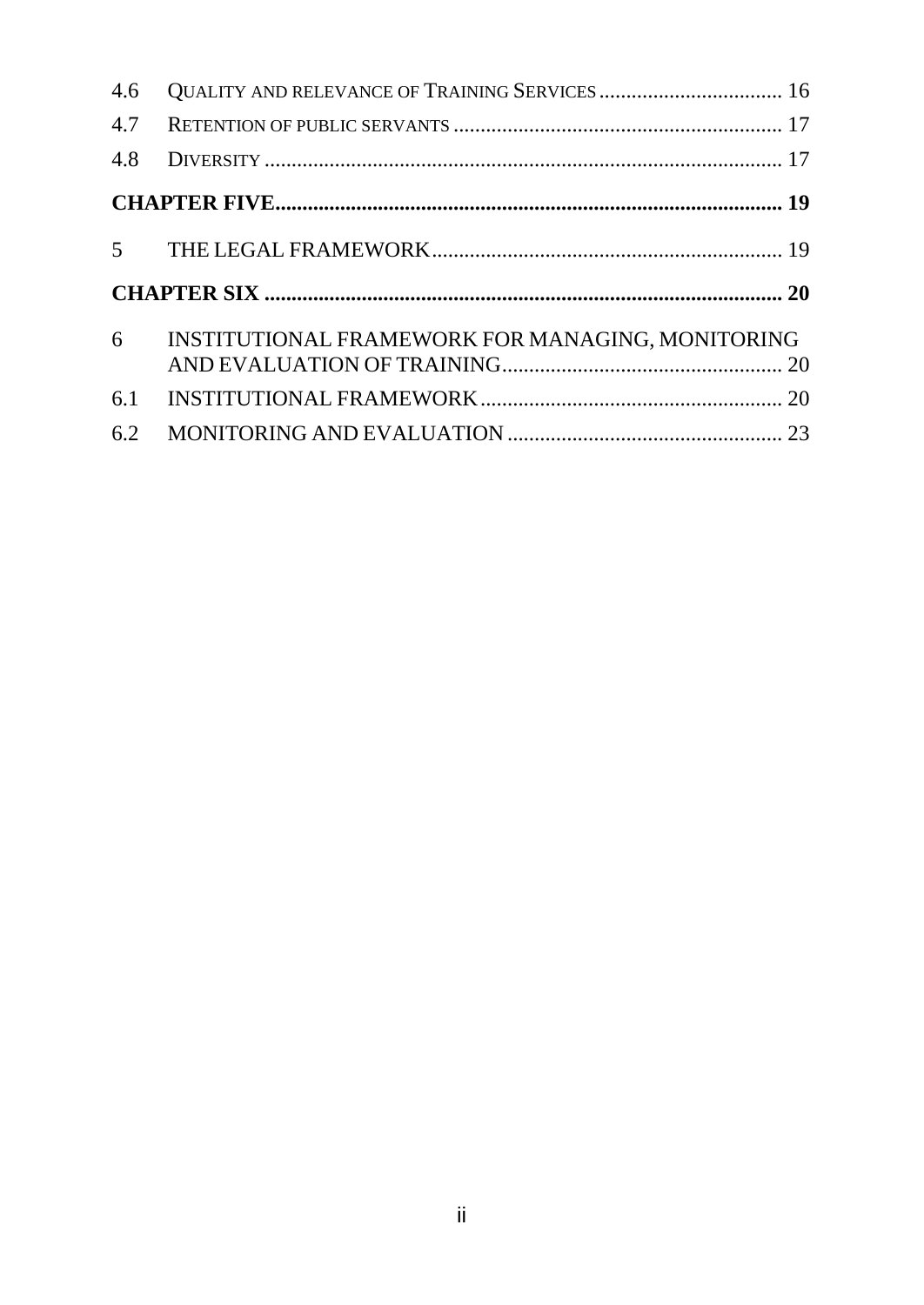# **ACRONYMS**

<span id="page-4-0"></span>

| <b>CEO</b>     | <b>Chief Executive Officer</b>                         |
|----------------|--------------------------------------------------------|
| <b>CSRP</b>    | Civil Service Reform Program                           |
| <b>IMF</b>     | <b>International Monetary Fund</b>                     |
| <b>LGAs</b>    | <b>Local Government Authorities</b>                    |
| <b>MDAs</b>    | Ministries, Independent Government Departments,        |
|                | and Executive Agencies                                 |
| <b>MKUKUTA</b> | Mkakati wa Kukuza Uchumi na Kupunguza                  |
|                | Umasikini Tanzania ( <i>The National Strategy for</i>  |
|                | <b>Growth and Reduction of Poverty</b> )               |
| <b>MTEF</b>    | Medium Term Expenditure Framework                      |
| <b>OPRAS</b>   | Open Performance Review and Appraisal System           |
| <b>PO-PSM</b>  | President's Office, Public Service Management          |
| <b>PSMEP</b>   | <b>Public Service Management and Employment Policy</b> |
|                | (2008)                                                 |
| <b>PSRP</b>    | <b>Public Service Reform Programme</b>                 |
| <b>SAP</b>     | <b>Structural Adjustment Programme</b>                 |
| <b>TaGLA</b>   | Tanzania Global Learning Agency                        |
| <b>TNA</b>     | <b>Training Needs Assessment</b>                       |
| <b>TPSC</b>    | Tanzania Public Service College                        |
| <b>WB</b>      | <b>World Bank</b>                                      |
|                |                                                        |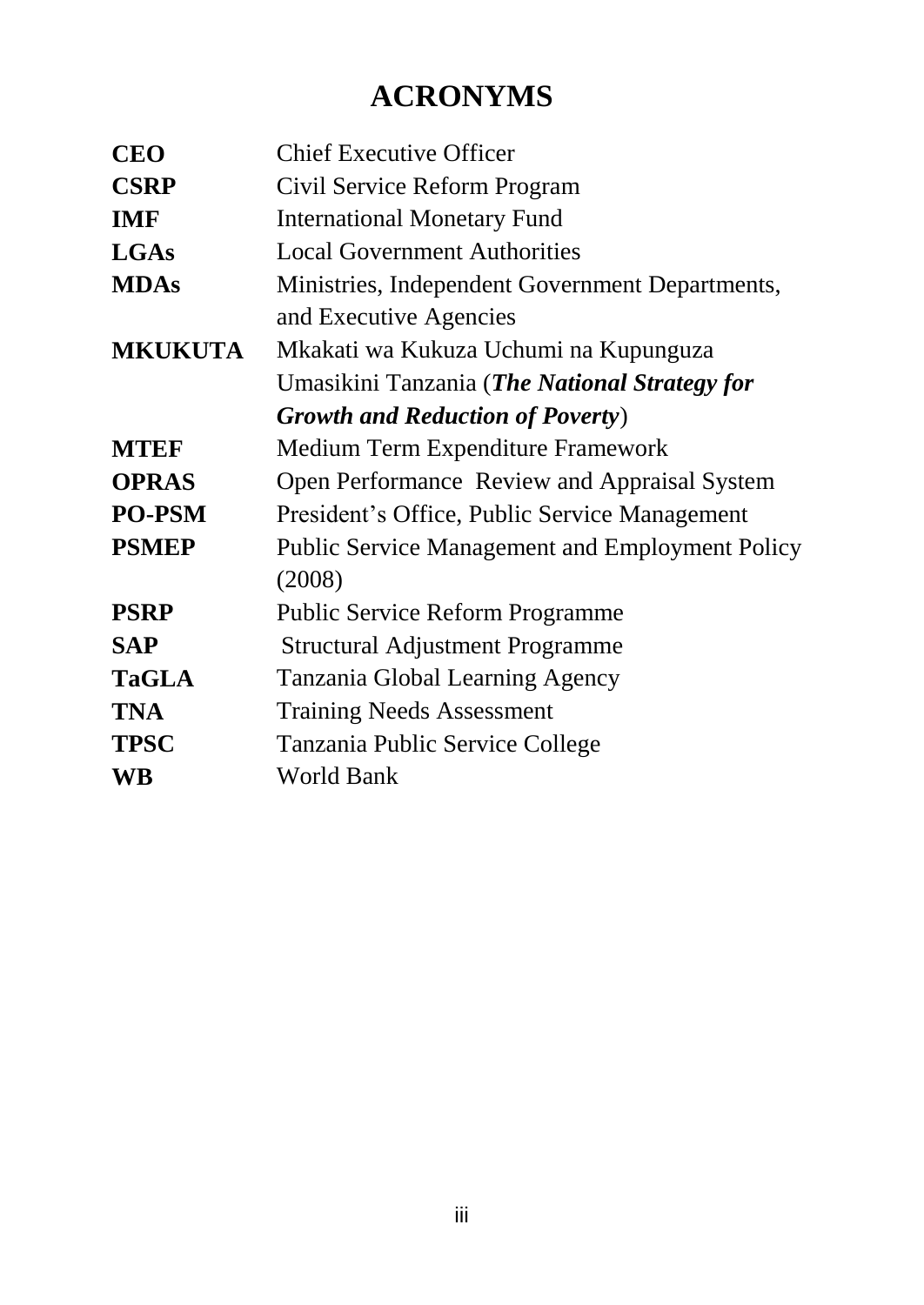# **A GLOSSARY OF TERMS**

<span id="page-5-0"></span>**Diversity** : Identifiable or talent differences between the members of society, groups or organizations not including opinion or attitude. Diversity in the context of the Tanzanian Public Service focuses on gender, HIV/AIDs and disability. **Induction and Orientation training** : A program designed to assist new employees or employees in new positions to adjust to their jobs and work environment and to instill positive work attitudes and motivation. **Public Servant/ employee** : Has the meaning ascribed to under the Public Service Act, No.8 of 2002, and any other relevant instrument. **Public Service** : Has the meaning ascribed to under the Public Service Management and Employment Policy and include the following Public Service Institutions:- **-** The Political Service; **-** The Civil Service; **-** The Operational Service; **-** The Local Government Service; **-** The Health Service; **-** The Teacher's Service; **-** The Police, Prison's and Immigration Service; The Executive Agency and Other Public Institutions Service; **-** The Judicial Service; and **-** Parliamentary Commission Service.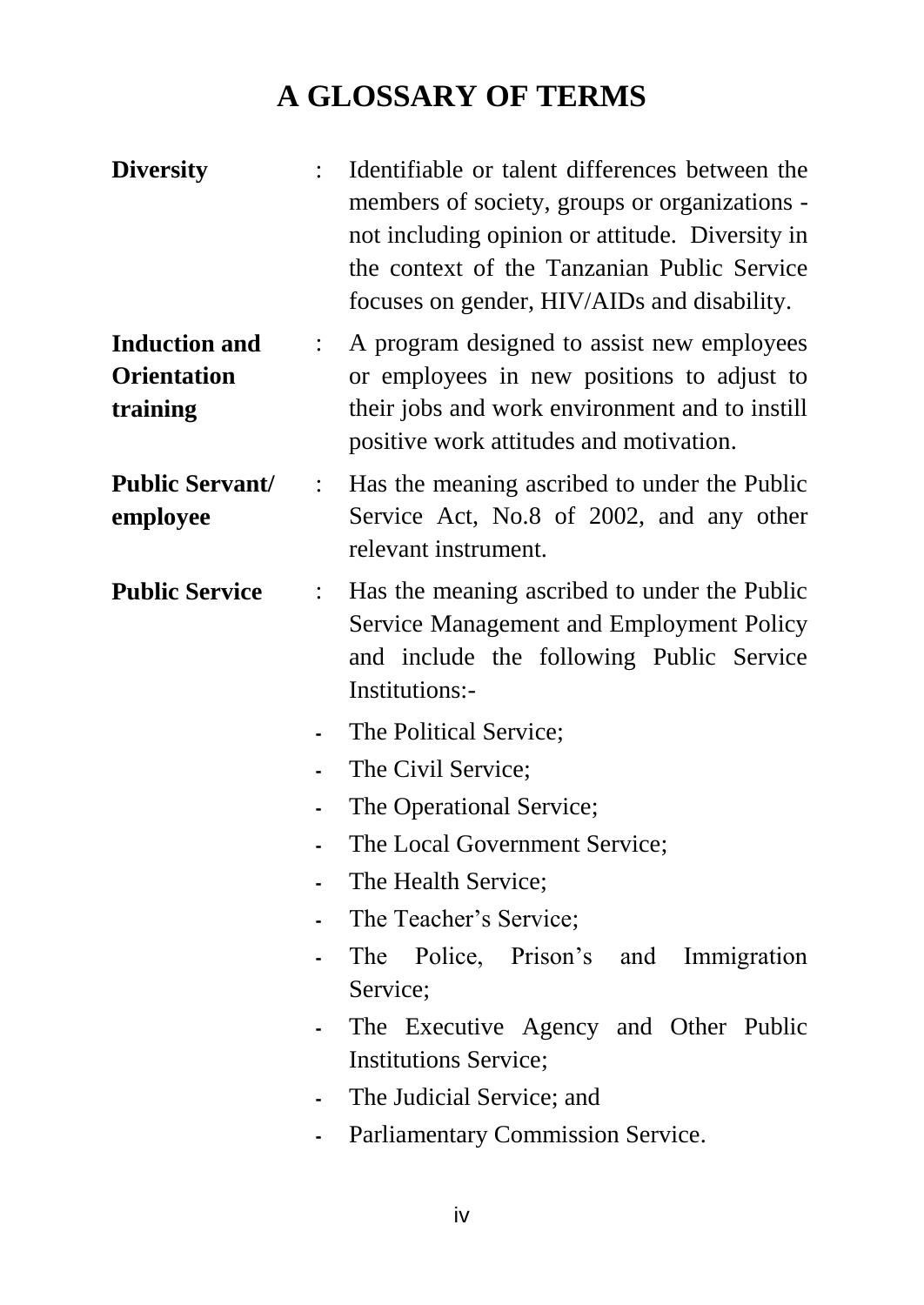- **Training** : Function which is planned and implemented for the purpose of strengthening the capabilities of public service organizations through efforts to develop the capacities of staff in terms of skills, knowledge and attitude change in a formal and planned system.
- **Vision 2025** : A long term development policy, projecting that Tanzania graduates from a least developed country to a middle level income country by the year 2025.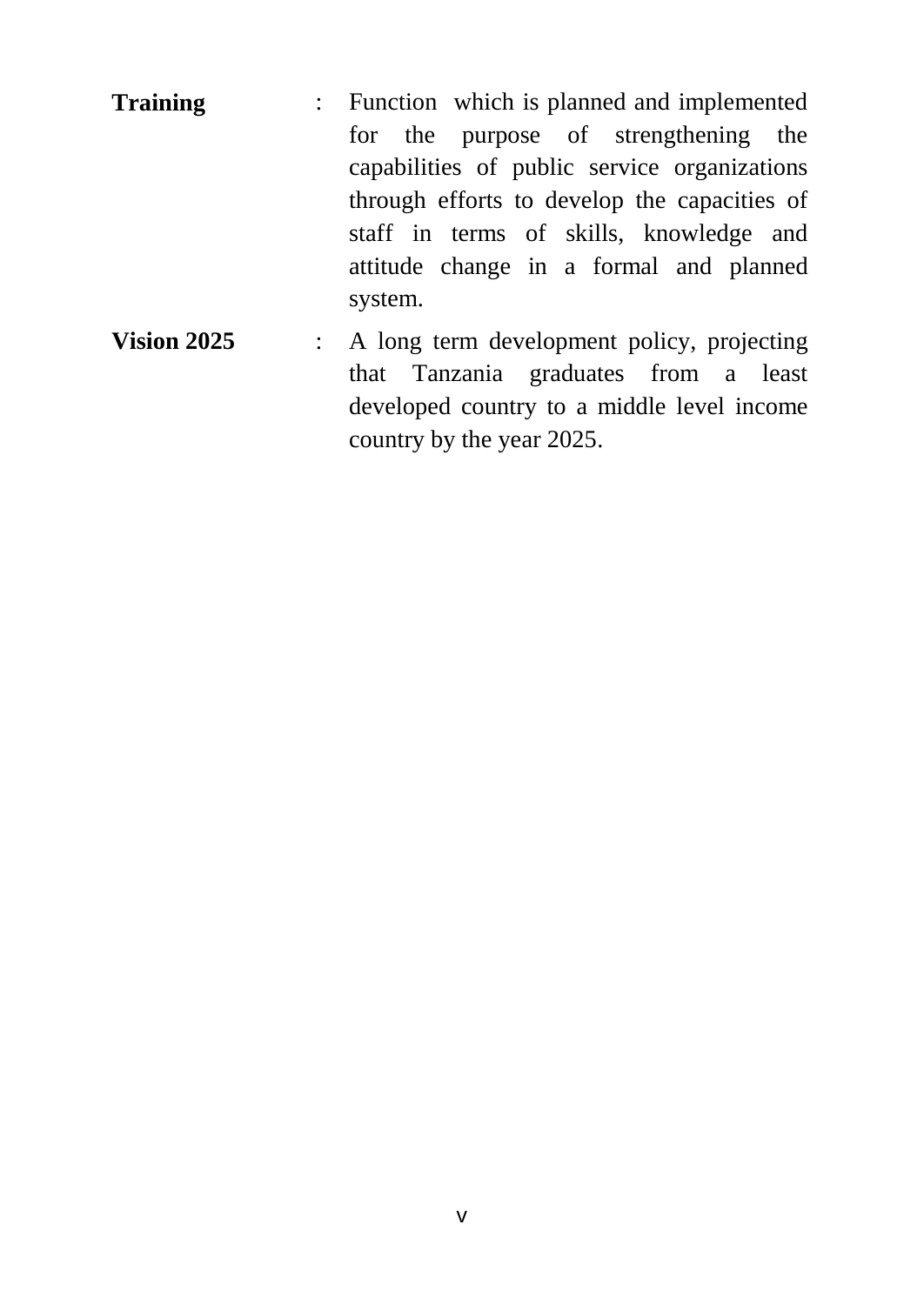# **FOREWORD**

<span id="page-7-0"></span>Developing capacities and competencies of the Public Service to enable it deliver services effectively and efficiently entails availing Government employees opportunities to undergo training which would enable them acquire new knowledge, skills, and appropriate working culture and attitudes. It is for this reason that over the years the Government has been emphasizing on the need for Government employees to continuously undergo training. A key policy statement on the importance of training in the public service is the Public Service Management and Employment Policy (PSMEP) of 1999 (revised in 2008) which states that "all Public Service organizations shall develop a training programme, based on the skills requirements as identified in their human resource plans. The programme shall be funded from their budget allocation, and shall aim to meet both the organization's capacity requirements and individual employees' personal and career development goals, within the resources available".

In spite of this policy statement, the Government still faces challenges in the management of the training function in the Public Service. There have been concerns that many public service organizations view training as something to be implemented when time and budgets allow. Others view training as remedial or a matter of shoring up weak employees or fixing problems. This makes training initiatives in the Public Service unsystematic. Resources are thought to be expended on training which has little practical relevance to improving staff and organizational performance. Furthermore, there are concerns that training initiatives in the Public Service are not monitored and/or evaluated for their efficiency and effectiveness.

Considering these challenges, the Government has found it necessary to formulate a Public Service Training Policy that will enhance effectiveness, efficiency, and productivity, as well as promote equity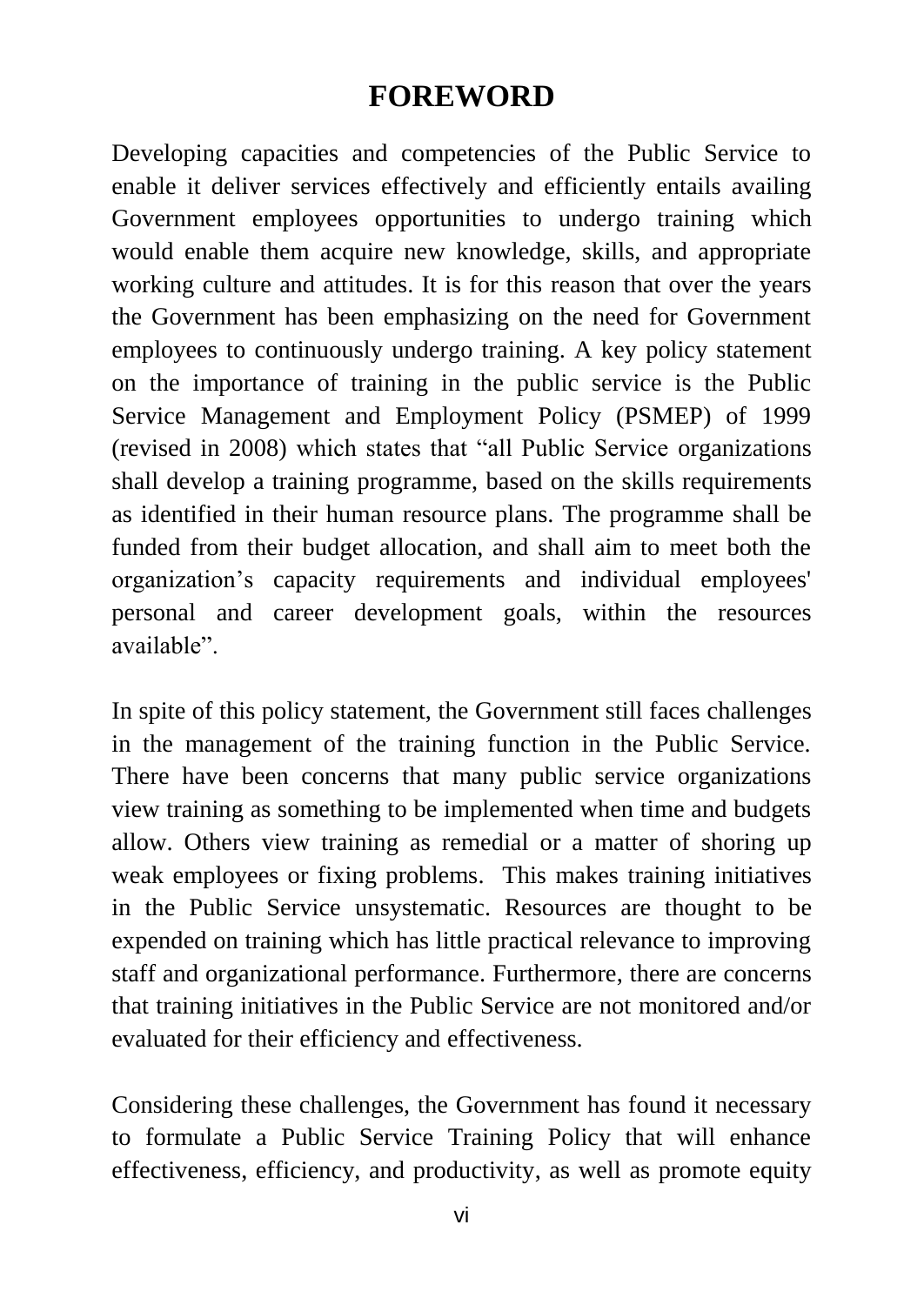in the utilization of resources earmarked for training. This policy is a guide to the management of the training function so that training of staff in the public service becomes systematic and is linked to performance improvement. MDAs and other public service organizations must abide by the provisions of this Policy.

Hon. Celina O. Kombani (MP)

MINISTER OF STATE, PRESIDENT'S OFFICE **PUBLIC SERVICE MANAGEMENT**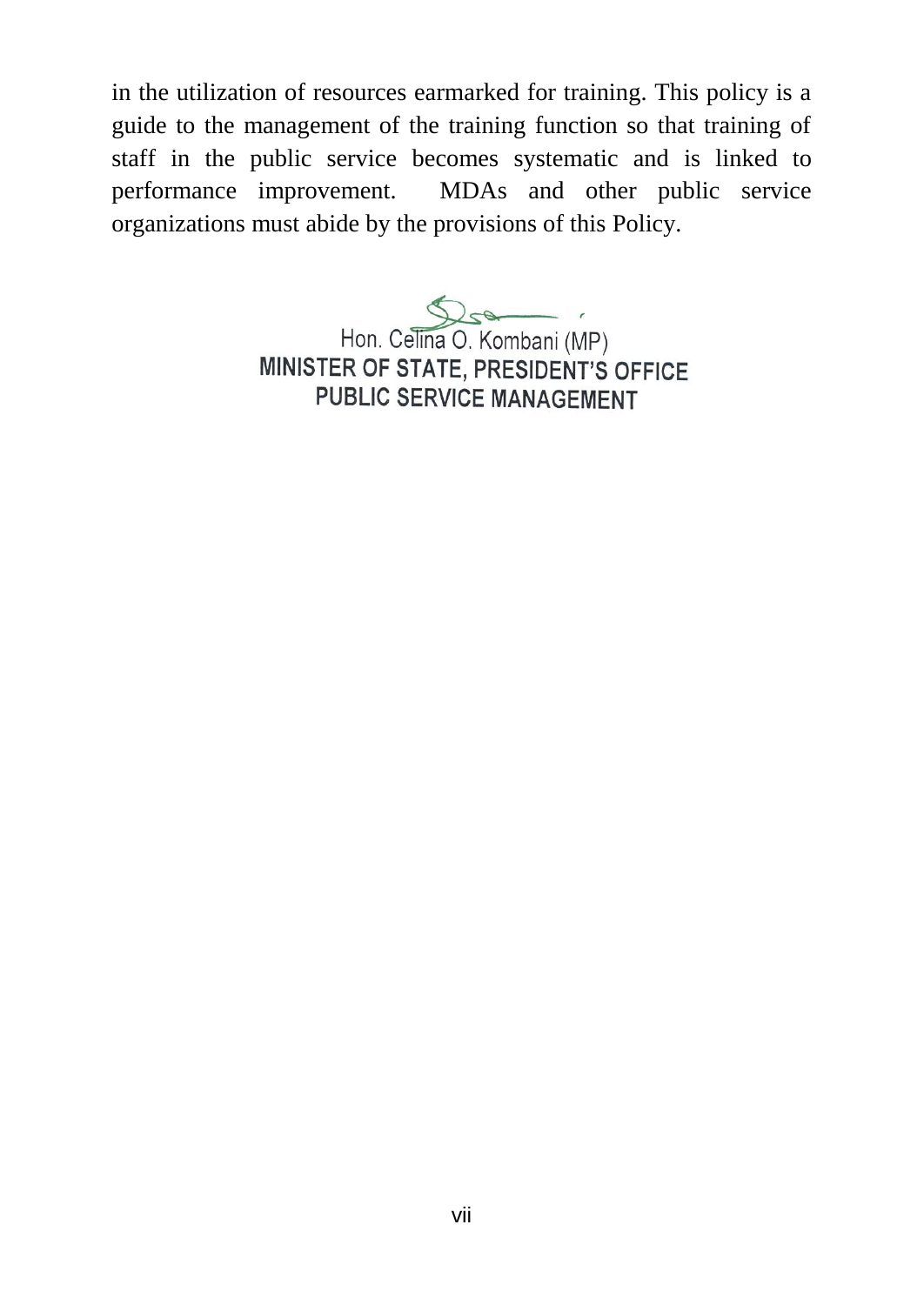# **CHAPTER ONE**

#### <span id="page-9-1"></span><span id="page-9-0"></span>**1.0 INTRODUCTION AND SITUATION ANALYSIS**

#### <span id="page-9-2"></span>**1.1 Background**

Training presents a prime opportunity to expand the knowledge base of employees in an organization. It is for this reason that the Government embarked on training of its employees since independence in 1961.

Training of public servants in Tanzania can be divided into three periods which were corresponding to the prevailing ideologies and economic situation; namely Africanisation period (1961–1980), Structural Adjustment Periods (1980 – 1990) and Reforms period  $(1990 -$  to date).

#### <span id="page-9-3"></span>**1.2 Africanisation period (1961–1980)**

**1.2.1** Tanzania became independent in 1961 and resolved to transform the country by addressing three main enemies i.e. poverty, ignorance and diseases. The leadership of the time recognized that to address these issues required the development of human capital/resources at professional, technical and artisan level. This was due to the fact that human resource situation at independence was scary as there was critical shortage of trained human resources quantitatively and qualitatively. Total number of employees at professional and technical level was 2,246. Of these; Africans occupied 29.5% with a small proportion of Asians 19% and Europeans 51.5%.

**1.2.2** The Government took various policy measures to address these human resource challenges. Among these measures was development of a long-term human resource strategic planning, 1961-1980 which focused on the need to invest in local human capital for national development and steps to develop a capacity to assess manpower/human resources needs on a sustainable basis. A division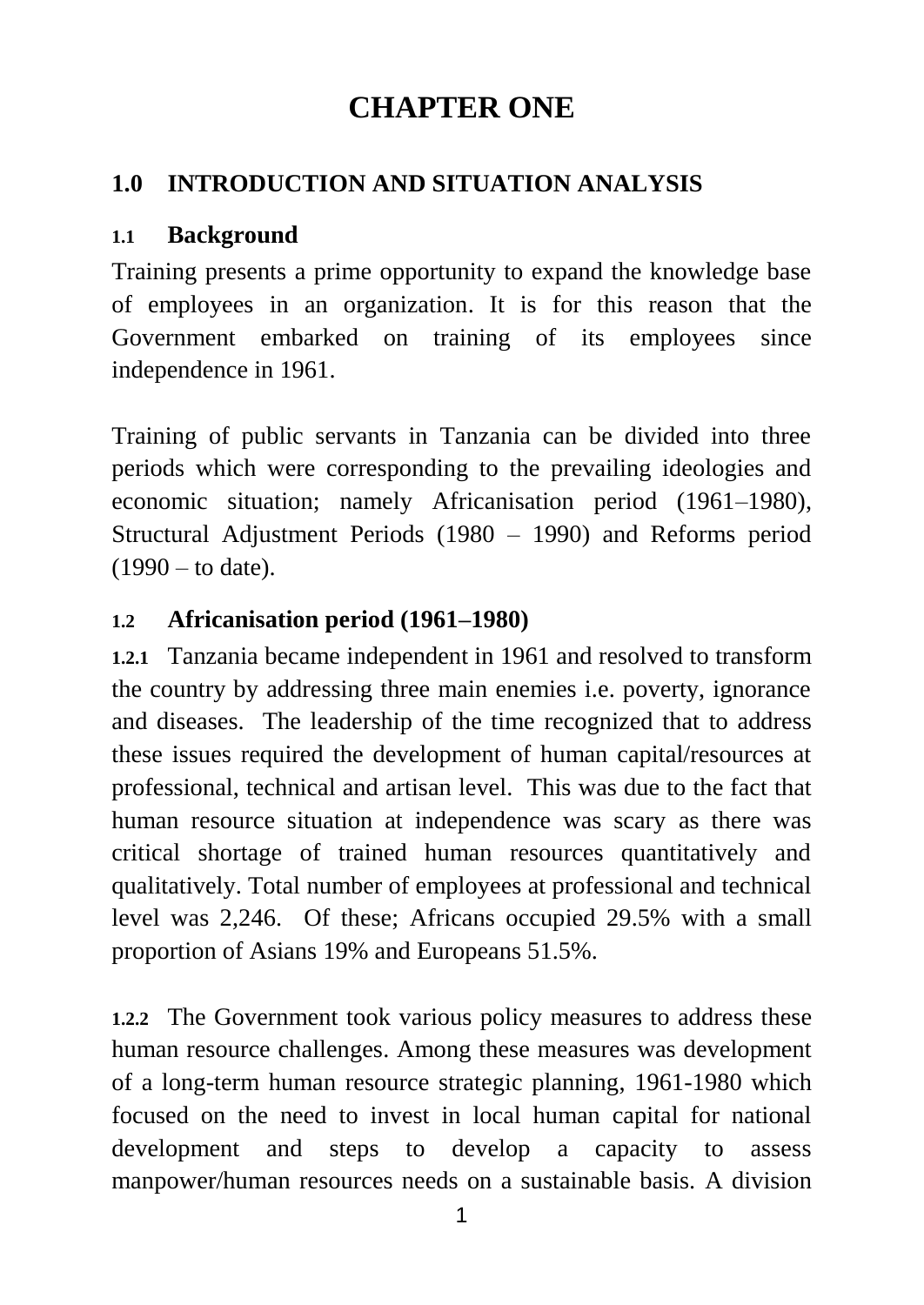was set up in the then Ministry of Planning (now Public Service Management) with a number of roles including developing a strategy for training and development of experts in critical skills. The implementation of the long term strategic human resources plans, took a frontal approach where mass scholarships to India, Soviet Union, United States of America, Europe etc were secured. The number of personnel taken abroad was small given the meager resources available for training, thus, the output was very small and therefore the country continued to have shortages of human resources in different skills areas.

**1.2.3** This challenge prompted the government to put in place a parallel strategy which essentially focused on training and developing human resources at professional and technical levels locally. Thus, the University College of Dar es Salaam came into existence as a Constituent College of the University of London with only one Faculty (Law). The College absorbed students from the entire East Africa Region and taught law related courses. In 1964, the University College of Dar es Salaam joined Makerere and Nairobi University and became the University of East Africa (de-links from London). However, the capacity of the three colleges was small and therefore the output too was small. These programmes were aimed at mitigating the acute human resource shortage at the high and middle-levels and establish a pool of indigenous human resources sufficiently educated and trained to take over positions held by foreigners.

#### <span id="page-10-0"></span>**1.3 Structural Adjustment Periods (1980–1990)**

**1.3.1** Developments in the World Economy in the 1980s through to the early 1990s witnessed polarity of development experiences between developed and developing countries. The disappointing performance of the economies of these countries, especially the issue of poverty, led to debates centering on policies that would bail out these economies. As a result of those developments, the Government adopted a Structural Adjustment Programme (SAP) which was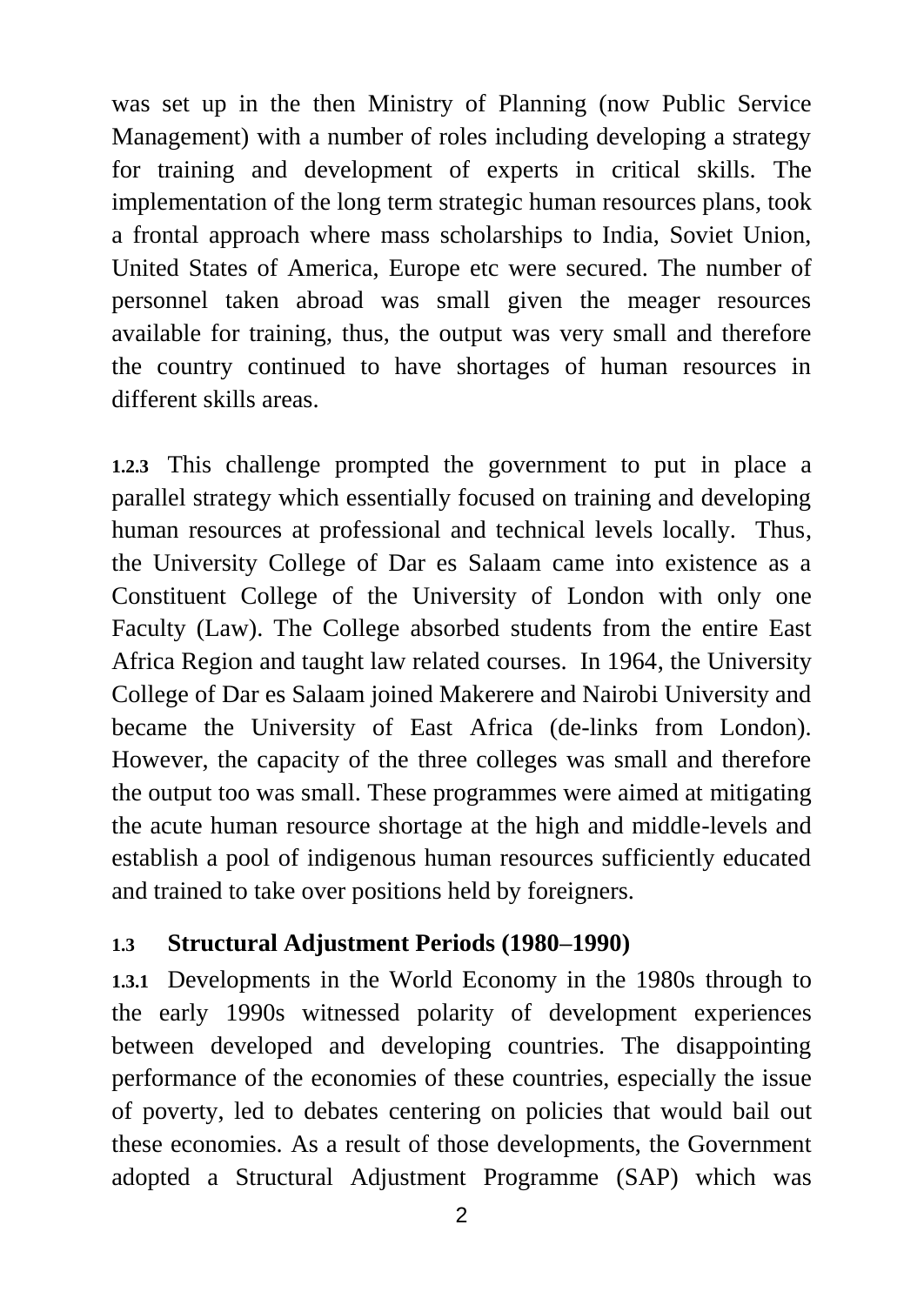implemented with the support made available to Tanzania government by the World Bank (WB) and the International Monetary Fund (IMF). However, SAP did not provide opportunity for the training of local personnel and training institutions created in the 1961-1980 period to cater for capacity building in the public sector, were under-funded, while the training budgets in the MDAs were also reduced. The SAPs and other related economic stabilization measures<sup>1</sup> affected capacity building initiatives in the public sector, as the Government efforts to build on the previous achievements could not be sustained.

**1.3.2** Structural Adjustment Programmes were aimed at addressing the challenges faced in the 1970s. The programme involves drastic cuts in social expenditure, government expenditure and functions; workforce size reductions in the public sector; currency devaluation; and introduction of user fees for education and health care.

#### <span id="page-11-0"></span>**1.4 Reforms Period (1990 – todate)**

**1.4.1** Due to the challenges resulting from the structural adjustment programmes interventions which had focused on reducing the scope and size of the Public Service, as well as containing the budget deficit, the Government, starting from the 1990s, changed its administrative reform strategy and focus. While maintaining fiscal discipline, the Government embarked on the modernization of the public administration system. Consequently, institutional reforms became crucial in the civil service, local government, legal sector, parastatals and financial institutions. The reforms, among other things, addressed institutional and human resource capacity developments. Such step was desirable in order to attain efficiency and effectiveness in the delivery of public goods and services.

**1.4.2** The Civil Service Reform Programme (**CSRP**) and subsequently the Public Service Reform Programme (**PSRP**) had

 $\frac{1}{1}$ These include all macroeconomic Reforms as well as the Economic and Social Action Programme (1989-1992).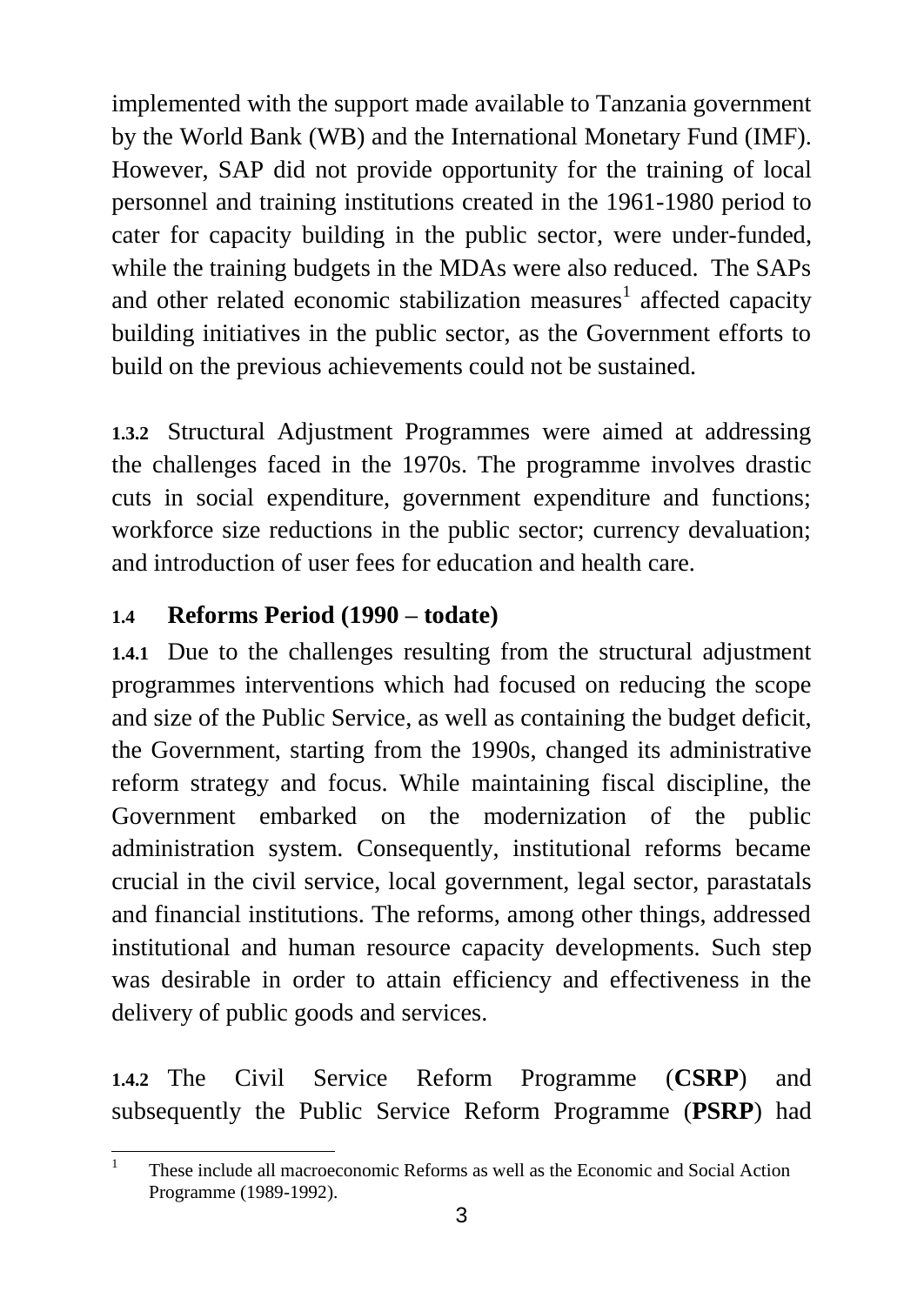components designed to enhance the technical, managerial and leadership competencies of the public service. Apart from offering training programmes in these areas, the reform initiatives established in-house facilities to train public servants. In this regard, the Tanzania Public Service College (**TPSC**), the Tanzania Global Learning Agency (**TaGLA**) and the Institute of African Leadership for Sustainable Development (**UONGOZI Institute**) were established. TPSC was mandated to offer statutory and voluntary training for all public servants while TaGLA became a virtual College offering public servants access to training through the use of technology-based training facilities and programme. The Uongozi Institute is mandated to spearhead the delivery of leadership development programmes.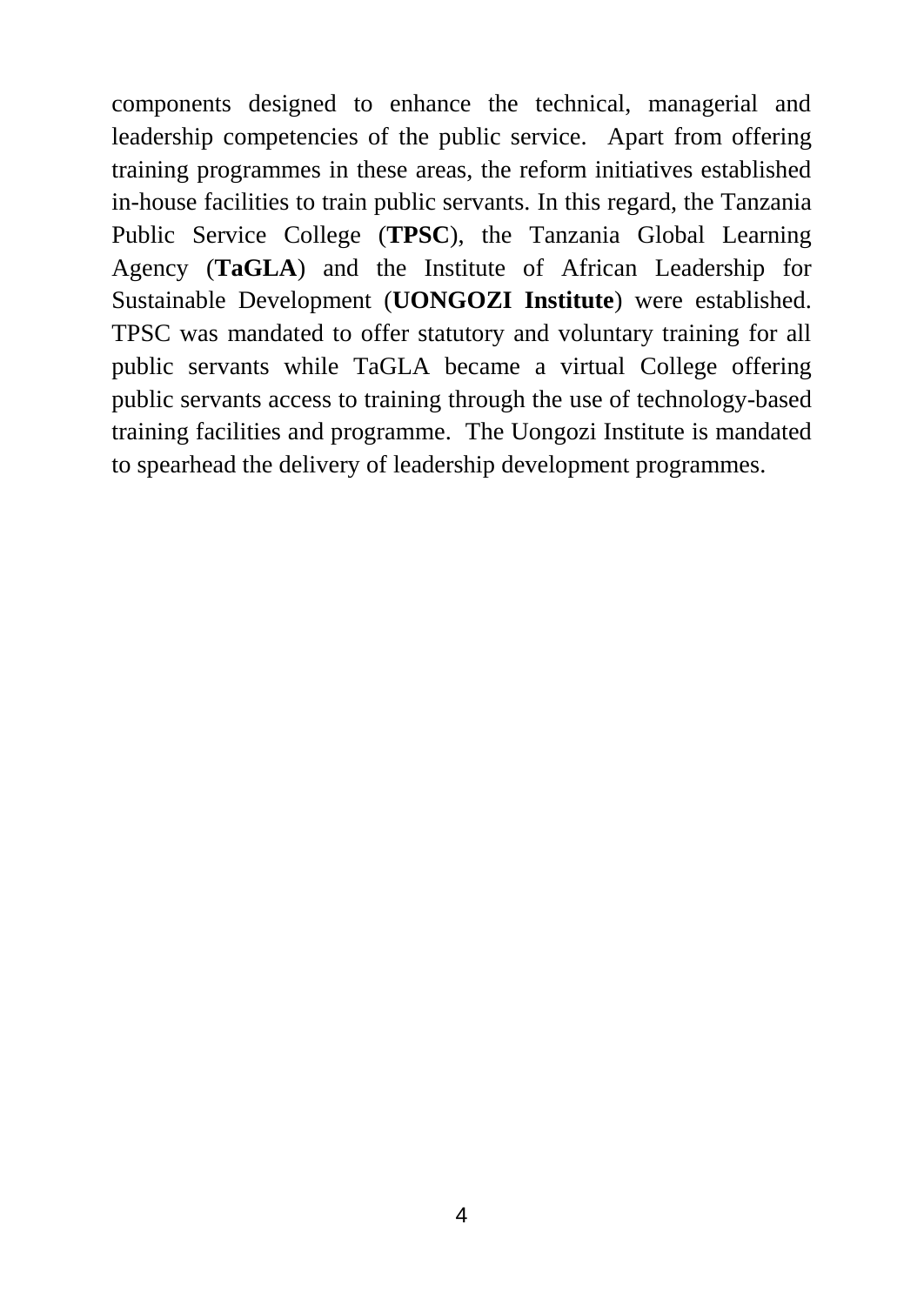# **CHAPTER TWO**

#### <span id="page-13-1"></span><span id="page-13-0"></span>**2.0 SITUATIONAL ANALYSIS**

#### <span id="page-13-2"></span>**2.1 Performance of Training in the Public Service**

**2.1.1** Training in the Public Service is guided by various instruments such as Public Service Management and Employment Policy of 2008, The Public Service Act No. 8 of 2002 (Cap. 298) and The Public Service Standing Orders of 2009. However, there is no comprehensive policy guideline to guide management and coordination of training in the Public Service as a result there is duplication of efforts. Training function in the Public Service is the responsibility of employers. The Employer is responsible for undertaking Training Needs Assessment (TNA); preparing Training Plan; allocate funds for training; implementing the Training Plan; monitor and evaluate Institution's Training Plan. The President's Office - Public Service Management is responsible for coordinating training in the Public Service through issuing various training guidelines; coordinating scholarships opportunities from Development Partners and facilitating MDA's to develop TNAs and Training Plans.

**2.1.2** In implementing these roles, the Government solicits potential development partners to support capacity building to the public servants. Following these efforts the Government receives an average of 1,100 scholarship opportunities from different Development Partners out of 483,118 employees in the public service. These scholarships range from short courses to long courses – Master's and PhD programmes. The government through PO-PSM has been disseminating scholarships opportunities to all Public servants across all sectors. The Government has also created an enabling environment by developing and issuing Training Need Assessment Guidelines. In implementing the Guidelines, PO-PSM training Public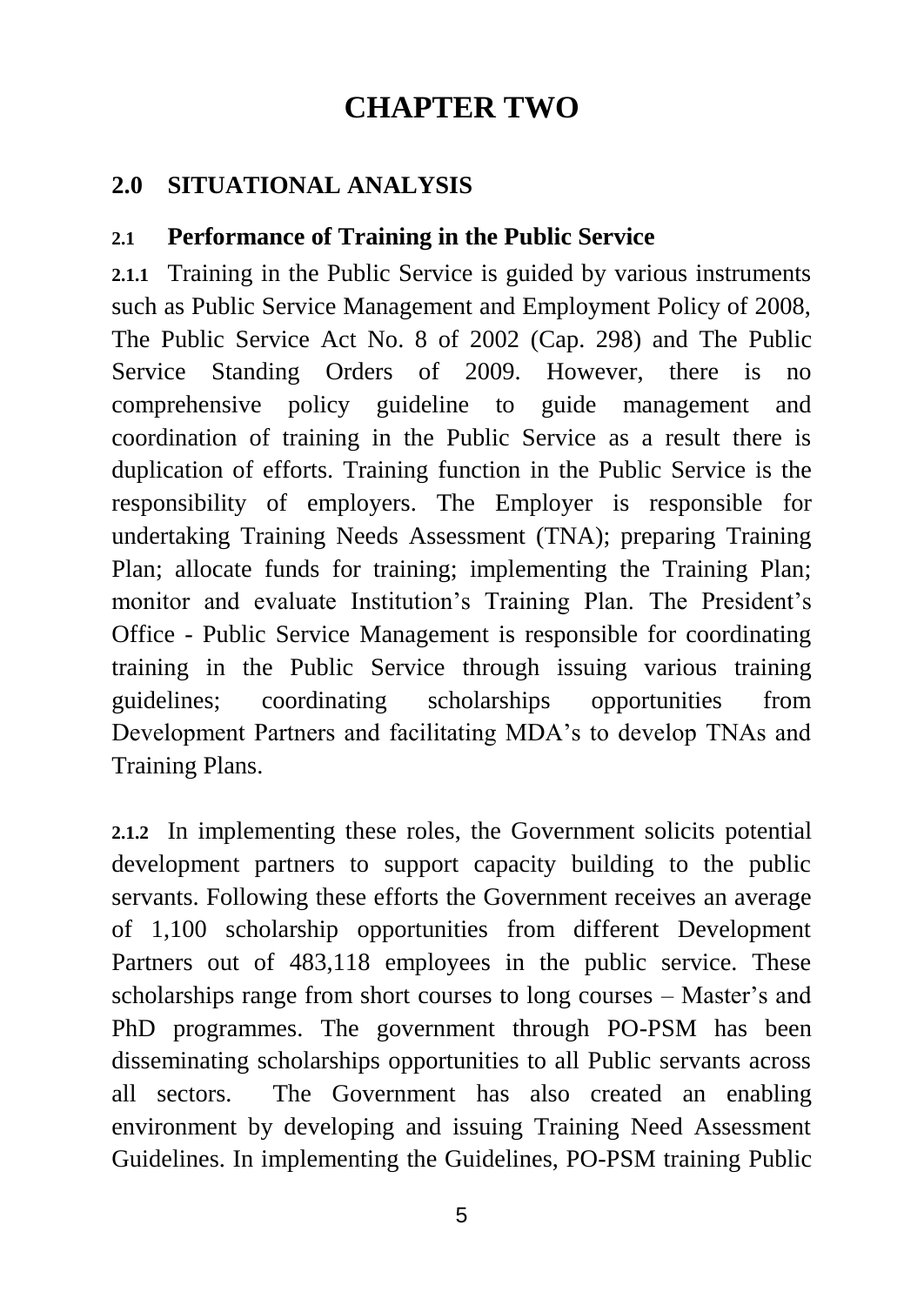Institutions on how to conduct TNAs and preparation of Training Plans which include 16 Ministries, 16 Independent Departments, 5 Executive Agencies and 10 Regional Secretariats. These Institutions are required to submit their Training Plan every financial year to PO-PSM; however some of them are not complying with the Guideline.

**2.1.3** Moreover, the Government has established various training institutions and created enabling environment for other actors to establish training institutions, which also contributed in capacity building of Public servants. In this regards, Public Servants as well as Public Institutions have freedom to choose training institution to undergo training except for the statutory ones. In spite of the government initiatives, there is ineffective functional relationship between Public Service, training providers, professional associations and accreditation institutions as a result public service not being satisfied by the training products both in-terms of quality and relevance. Most of the training programmes are not structured to address the needs of different levels, cadres and responsibilities of public servants. Similarly there is no systematic training geared to prepare public servants to occupy higher positions in the public service.

**2.1.4** In order to retain few trained staff, the Government has set bonding procedures to public servants sponsored by the government to serve for a minimum of three (3) years after completion of training. This procedure is intended to benefit the Government from the investment in human capital made. Despite the present bonding procedure, some of the employers do not adhered to.

#### <span id="page-14-0"></span>**2.2 Challenges**

**2.2.1** In view of the above setting, training in t he public service still faces the following challenges: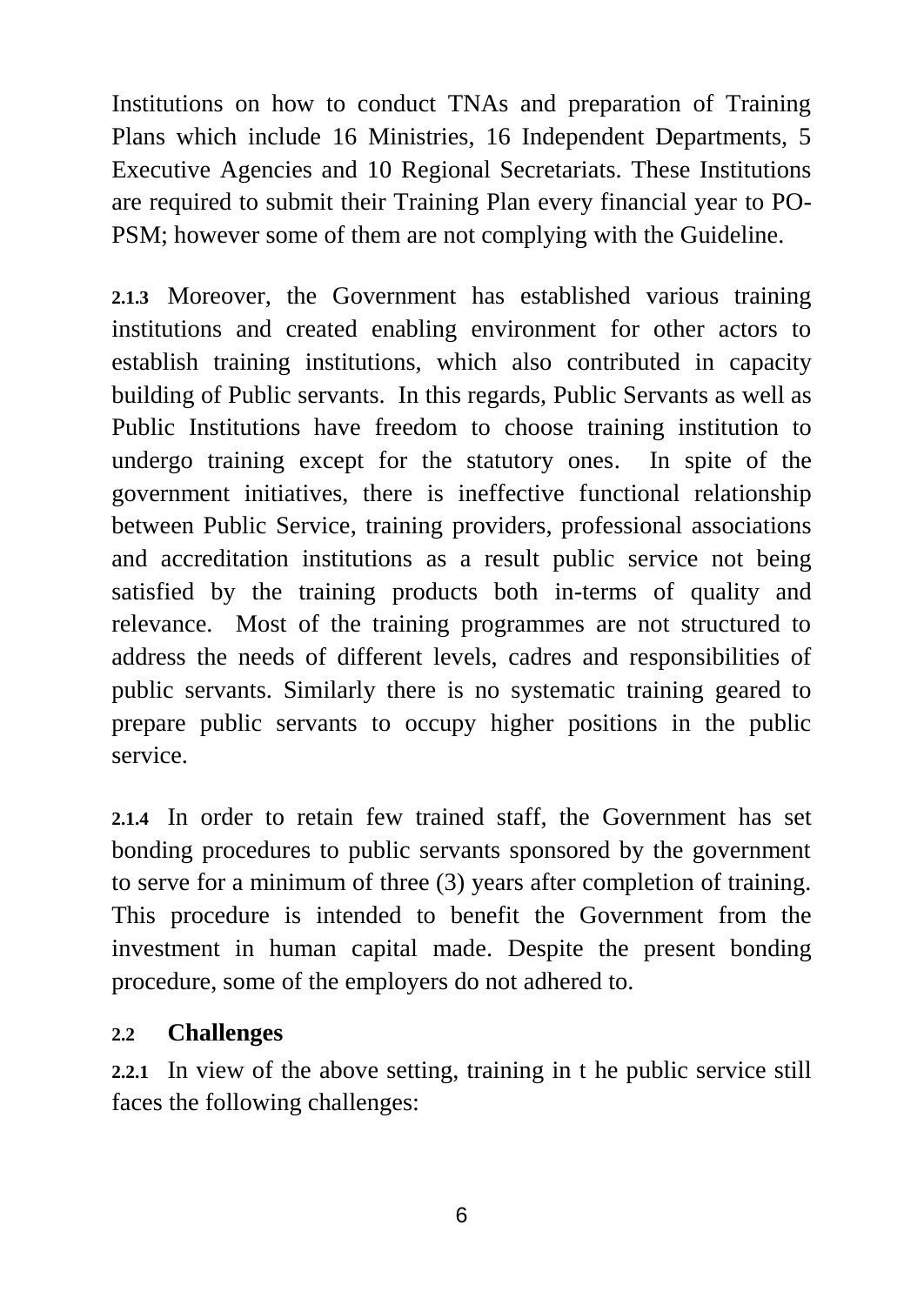- (i) Lack of comprehensive guidelines on the management and coordination of training in the Public Service;
- (ii) Limited appreciation of importance of training by employers leading to less priority in planning, budgeting, implementation and M&E for training function;
- (iii) Inadequate resources for the training of Public Servants;
- (iv) Training programs in the public service are not structured to address different levels, cadres and responsibilities and attitudinal transformation of public servants;
- (v) Lack of systematic training geared to prepare public servants to occupy higher positions in the public service;
- (vi) Limited training infrastructure for training in the public service;
- (vii) Proliferation of training institutions whose products do not satisfy the needs of the public service both in terms of quality and relevance;
- (viii) Inadequate management and coordination of training opportunities in the Public Service;
- (ix) Public servants terminate their service after completion of training sponsored by the government;
- (x) Ineffective functional relationship between Government and training service providers and Professional Associations and;
- (xi) Diversity issues not featured in training plans and decision making for training in the public service.

**2.2.2** Apart from these specific challenges, the public service must also be prepared to cope with the emerging socio-economic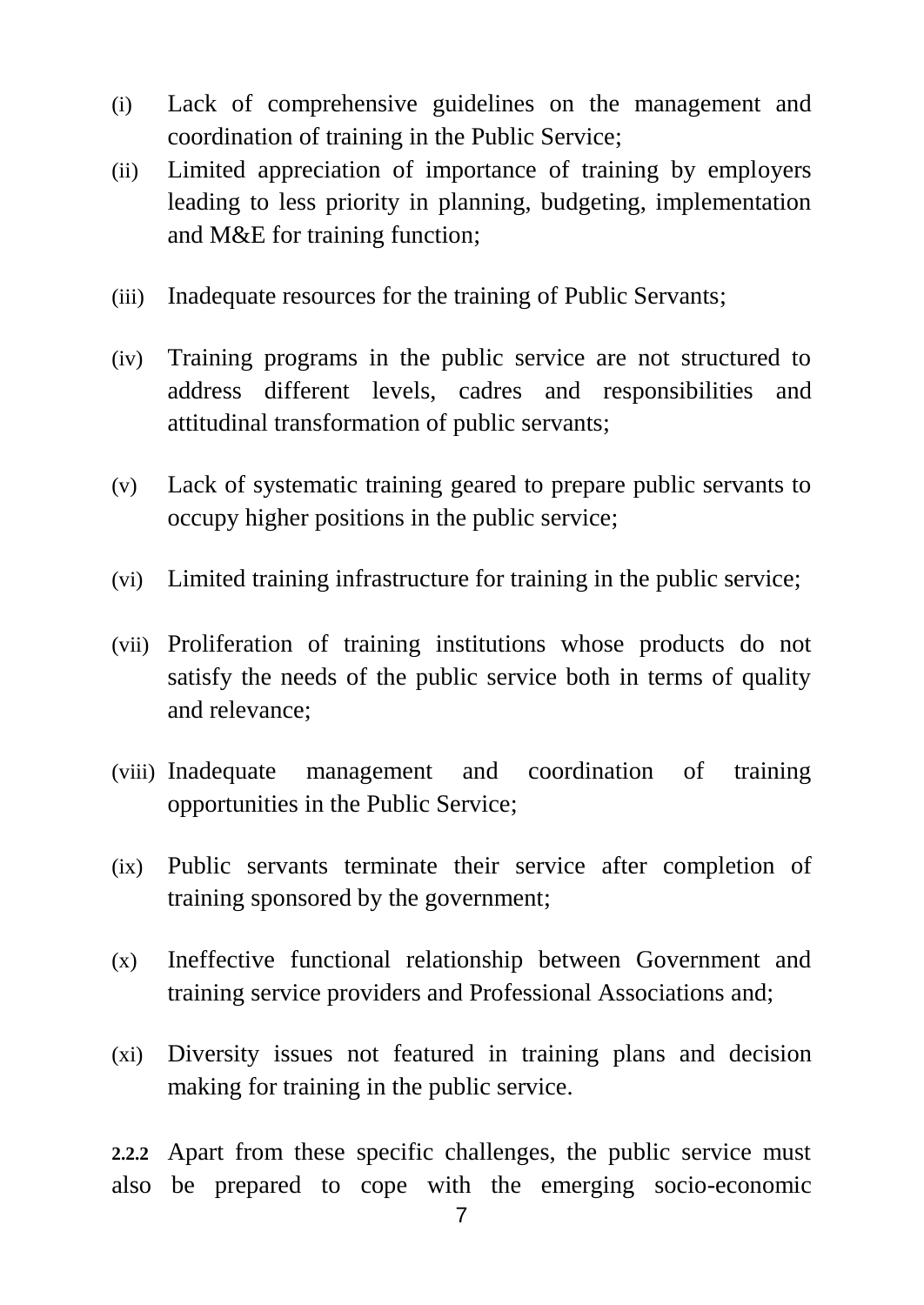challenges – including the potential transformation of the national economy. The recently availed statistics by the Ministry of Energy and Minerals shows a huge discovery of natural Gas in Tanzania. In this regard, the country is set to become a "Resource based Economy", replacing Agriculture that has hitherto dominated the GDP. The adoption of the Big Results Now as an approach to implement national plans, calls for an effective public service.

**2.2.3** This policy is intended to address these anomalies by putting in place the organized, transparent, fair, cost-effective and realistic systems and procedures in the management of the training function in the Public Service. It will provide an enabling environment that will facilitate continuous learning with the view to transform the Public Service into a learning Institution.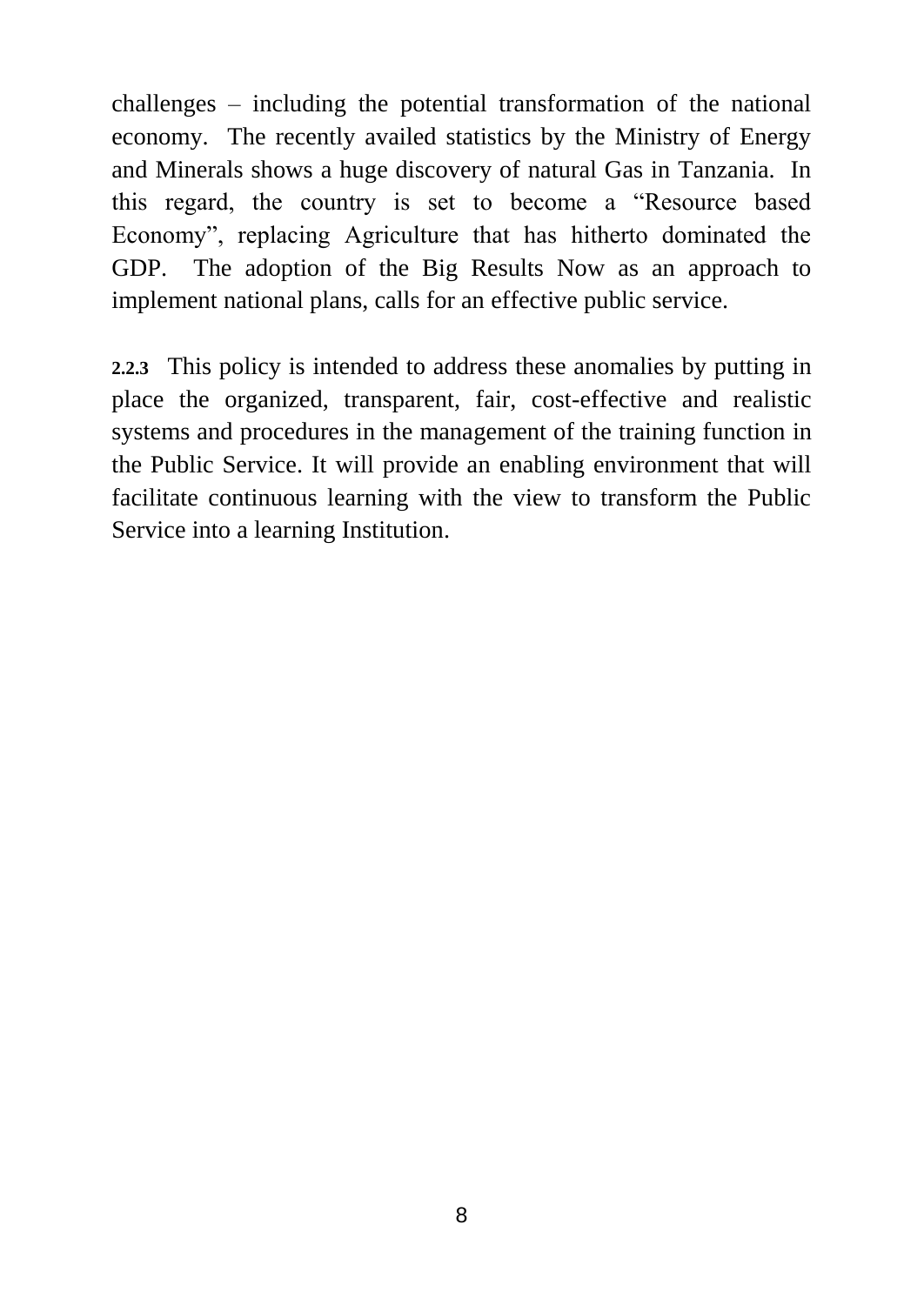# **CHAPTER THREE**

### <span id="page-17-1"></span><span id="page-17-0"></span>**3.0 RATIONALE, VISION, MISSION AND OBJECTIVE OF POLICY**

#### <span id="page-17-2"></span>**3.1 Rationale of the Policy**

**3.1.1** The Government of Tanzania has continuously emphasized the importance of training in the Public Service. This importance is illustrated in the Public Service Management and Employment Policy, 2008 (PSMEP), which among other issues requires the Government to develop a training policy as a guiding framework for training in the public service*.* This is more so since there are challenges as elaborated in Chapter Two that need to be addressed.

**3.1.2** This policy, therefore, seeks to harmonize various policies, systems and procedures that had hitherto been applied in the management and coordination of training in the public service. It is expected that the Policy will fill the gaps which have existed of the absence of a comprehensive policy so that efforts to train and develop public servants by the Government are systematically coordinated and managed. In addition to that, it intends to address anomalies by putting in place the organized, transparent, fair, cost-effective and realistic systems and procedures for coordinating and managing training functions in the Public Service. It emphasizes on **demand driven and cost effective** training that responds to service delivery requirements and seeks to facilitate career development in the Public Service. Therefore, the formulation of this training policy is part of the Government efforts to improve efficiency and effectiveness in service delivery in the context of the National Development agenda.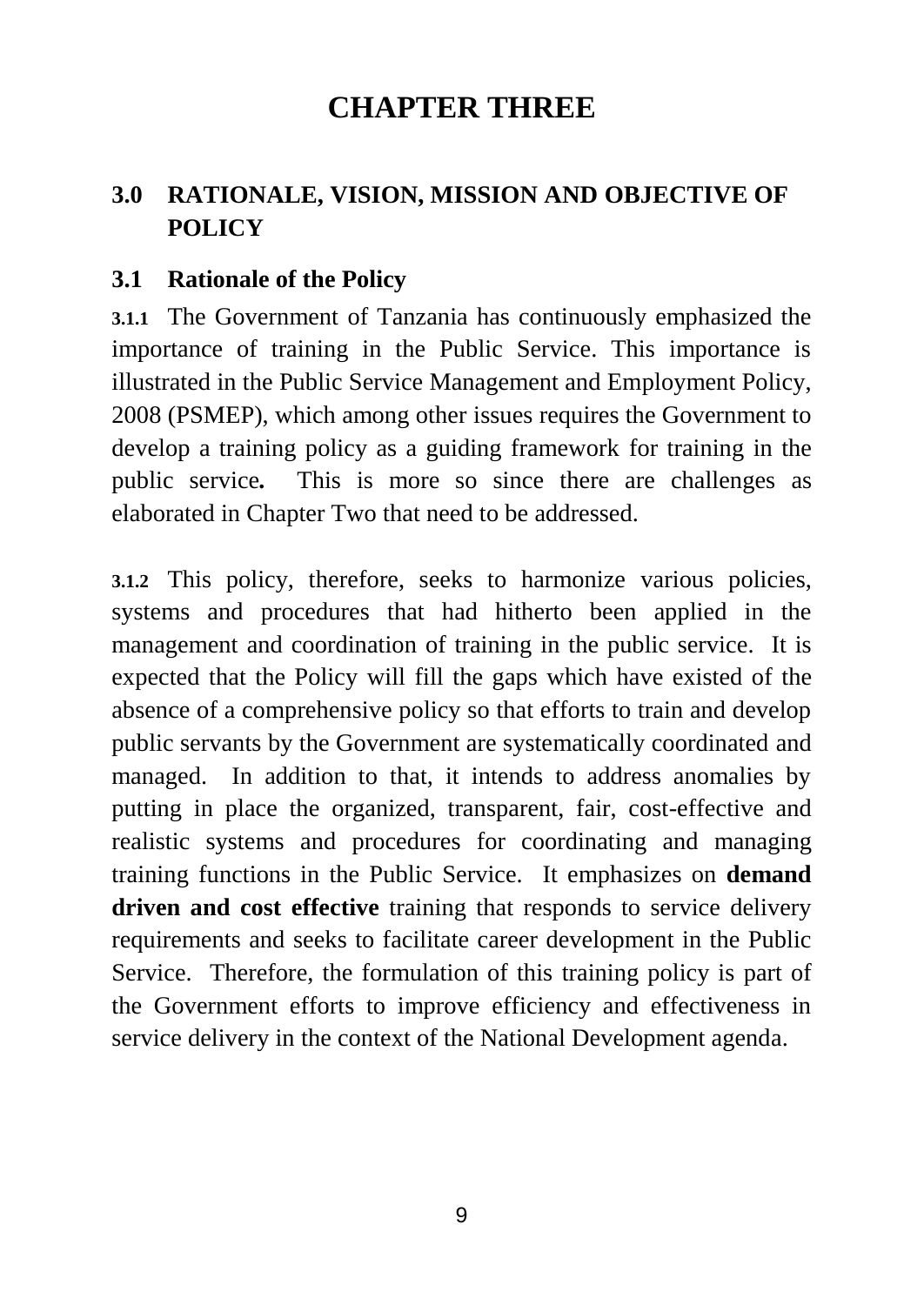#### <span id="page-18-0"></span>**3.2 Vision**

The guiding Vision for the Policy is as follows:

*Highly trained public servants with appropriate skills, knowledge and competencies delivering quality services thereby contributing to the achievements of high economic growth, good governance and reduction of poverty for all Tanzanians.* 

#### <span id="page-18-1"></span>**3.3 Mission**

*To ensure that the training in the public service is effectively and efficiently managed and coordinated through improved systems and processes.*

#### <span id="page-18-2"></span>**3.4 Policy Objectives**

#### **3.4.1 General objective**

To ensure that training in the public service is systematically coordinated and managed for effective and efficient service delivery.

#### **3.4.2 Specific Objectives**

- (i) To strengthen management and coordination of training function in the public service;
- (ii) To ensure appreciation of the importance of training by employers in the public service;
- (iii) To address the needs and enhance attitudinal change of different levels of public servants in the training programmes;
- (iv) To mobilize and allocate resources for the training in the Public Service;
- (v) To encourage the use of available training infrastructures for organizing training and self learning;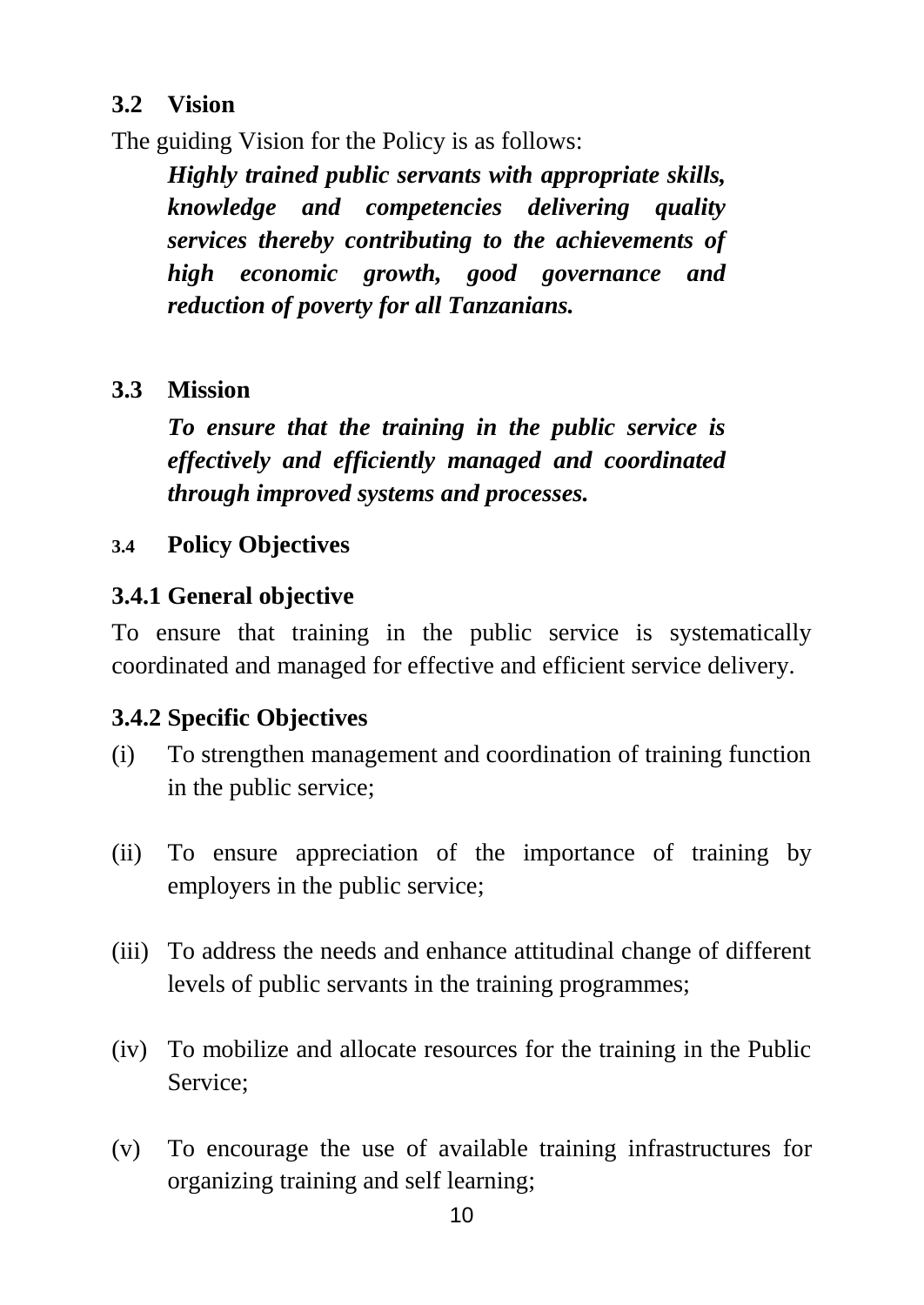- (vi) To improve functional relationship between Public service, Development Partners, training providers;
- (vii) To retain public servants sponsored by the Government after completion of training; and
- (viii) To strengthened diversity consideration in the administration of training in the Public Service.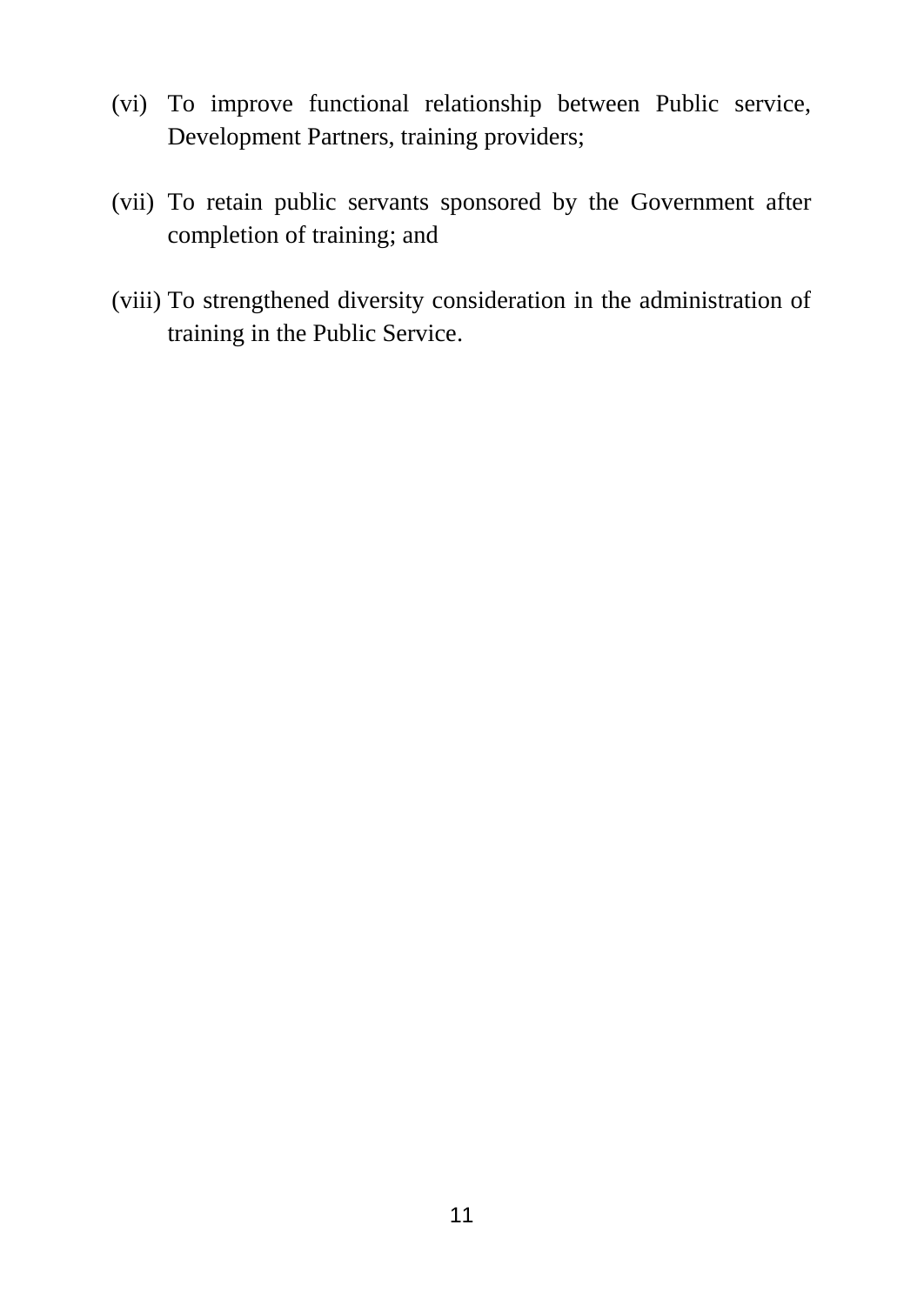# **CHAPTER FOUR**

### <span id="page-20-1"></span><span id="page-20-0"></span>**3.0 POLICY ISSUES AND STATEMENTS**

### <span id="page-20-2"></span>**4.1 Coordination & Management of Training in the Public Service**

Human resources play critical roles in delivering public services and in achieving the socio-economic development goals. Accordingly, Government planners, decision makers have to ensure that their institutions have capable human capital in terms of the right number of people, with the right skills, competences, attitudes and ethics.

Human Resource Development comprises increasing level of skills, knowledge and abilities by continuous learning/receiving education and receiving training courses.

Recent developments resulting from the Public Service Reform Programme require decentralization in the management of human resources, including training. Accordingly, public service organizations have to shoulder and effectively manage and coordinate increased responsibilities of the training function. However, there is an absence of a comprehensive guiding framework for managing and coordinating the training function in the public service.

**Policy Objective:** To strengthen management and coordination of the training function in the Public Service.

#### **Policy Statements**

The Government shall:-

Ensure proper management and coordination of the training function in the public service.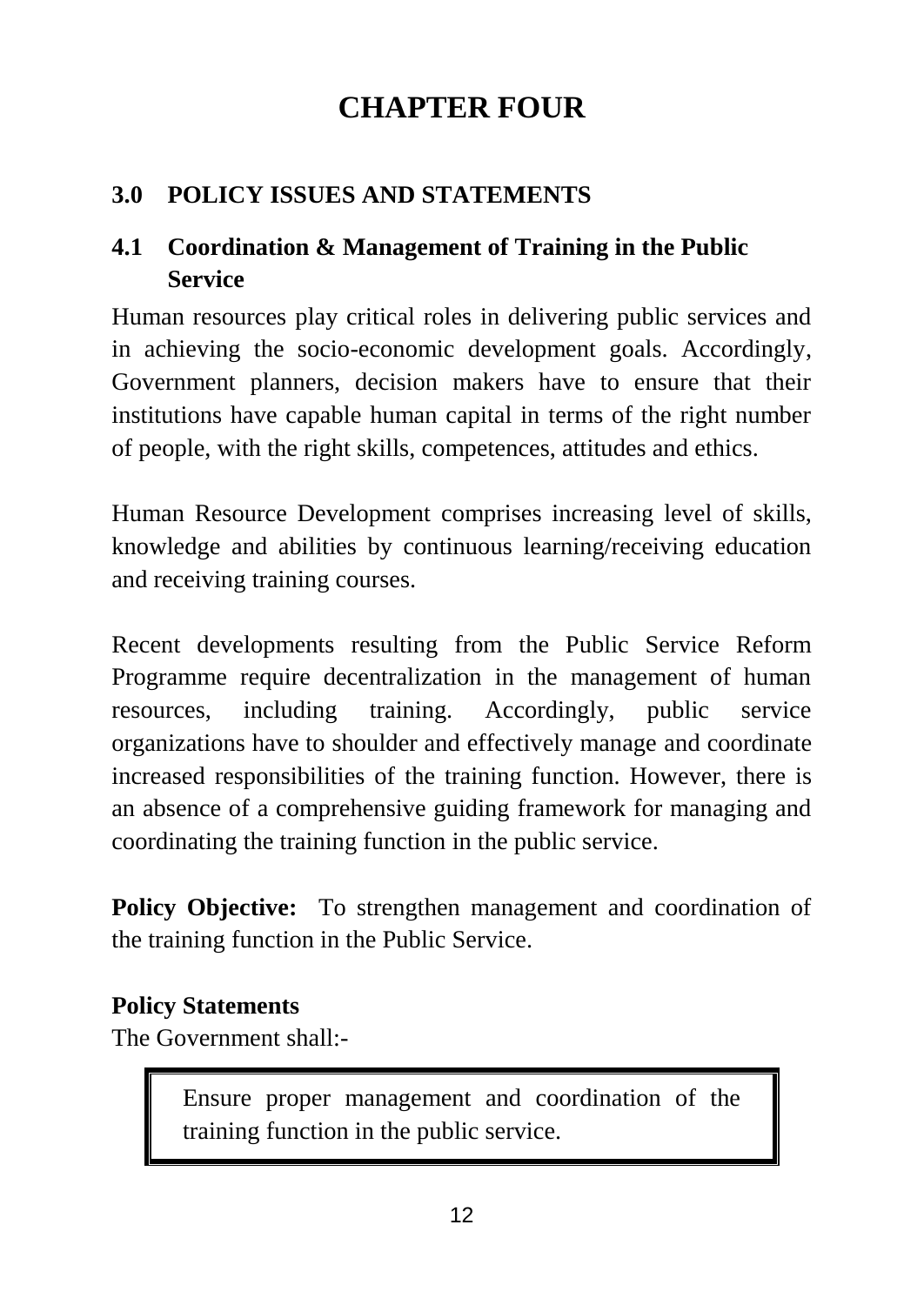#### <span id="page-21-0"></span>**4.2 Appreciation of importance of training in the public service**

Human Resources management function in the public service has been decentralized. Accordingly, public service organizations have the responsibility of managing the training function systematically and professionally. To undertake these functions, public service organizations must appreciate the importance of training for improved service delivery and manage properly all the components of the training circle which include training needs assessment (TNA), planning and budgeting for training, implementation, and monitoring and evaluation of training.

Currently, the management of the training function in the public service faces the challenge of limited appreciation of the importance of training by employers leading to lower priority in planning, budgeting, implementation, and M&E for the training function.

**Policy Objective:** To ensure appreciation of the importance of training by employers in the public service.

#### **Policy Statements**

The Government shall:-

Ensure appreciation of the importance of training by employers.

#### <span id="page-21-1"></span>**4.3 Resources for training in the public service**

It is the Government policy that Tanzania should be self sufficient in trained and skilled human resources to manage its economy. In this regard, Public Service Standing Orders of 2009 require every public service organization to set aside sufficient financial provision for training purposes in their annual budget.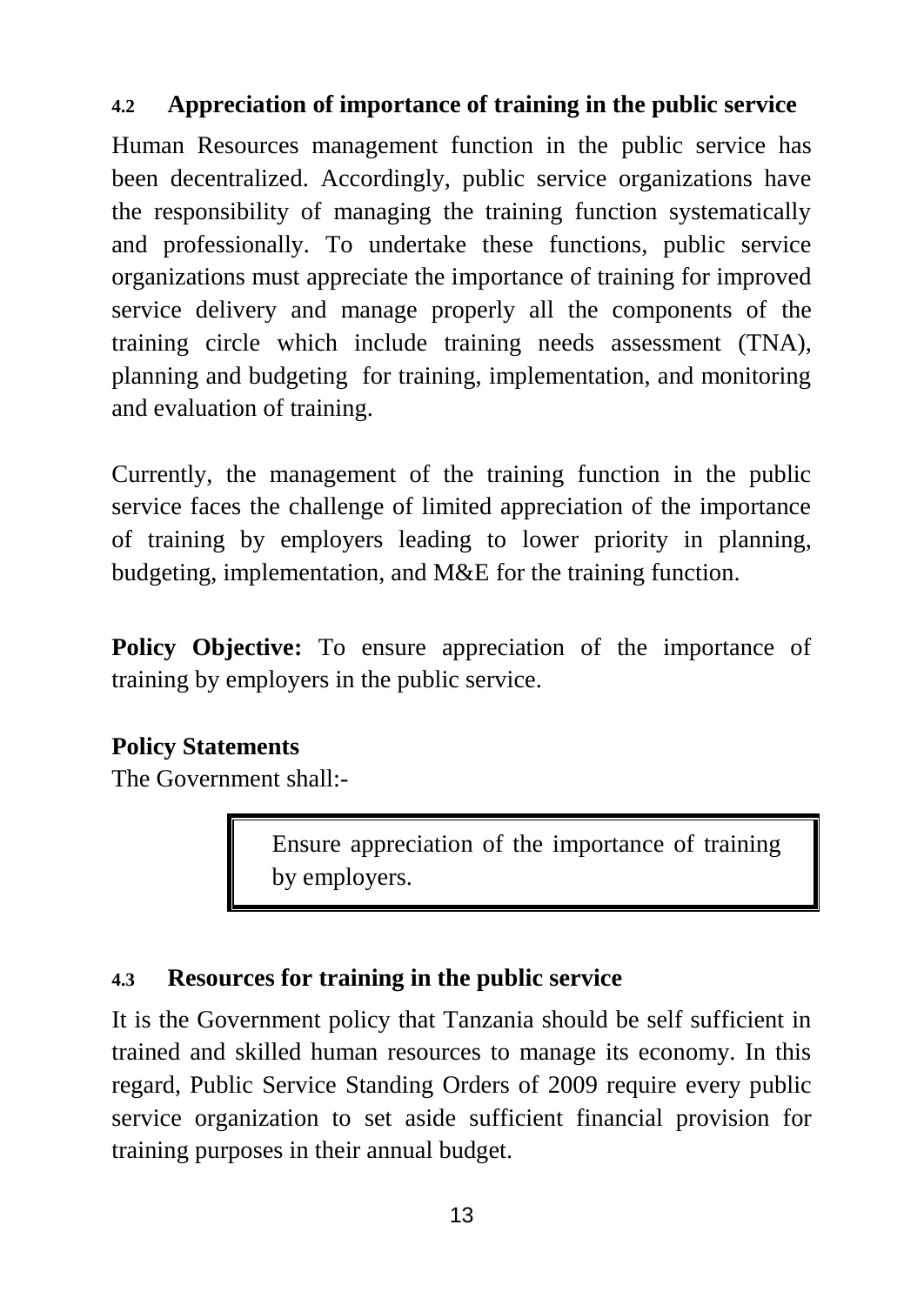Due to budget constraints, some MDAs view training as something to be implemented when time and budgets allow. Others see training as remedial, or a matter of shoring up weak employees or fixing problems.

**Policy Objective:** To mobilize and allocate resources for the training in the Public Service.

#### **Policy Statements:**

The Government shall:-

Mobilize and allocate resources for the training in the Public Service.

#### <span id="page-22-0"></span>**4.4 Training programmes in the Public Service**

Public servants are divided into four levels: (i) Superlative substantive grade (ii) Officer grade, (iii) Executive Assistants and (iv) Operational Service. In all these four levels, the Government has been providing training for skills and professional enhancement, induction/orientation programmes as well as managerial and leadership programmes.

However, most of these programmes are not structured to address the needs of different levels, cadres and responsibilities of public servants. In addition to that, there is no systematic training which is geared at preparing public servants to occupy higher positions in the public service. Furthermore, the issue of attitudinal transformation has not been fully addressed in the existing training programmes. Training should ensure smooth and timely transfer of knowledge and organizational culture from outgoing public servants to potential successors.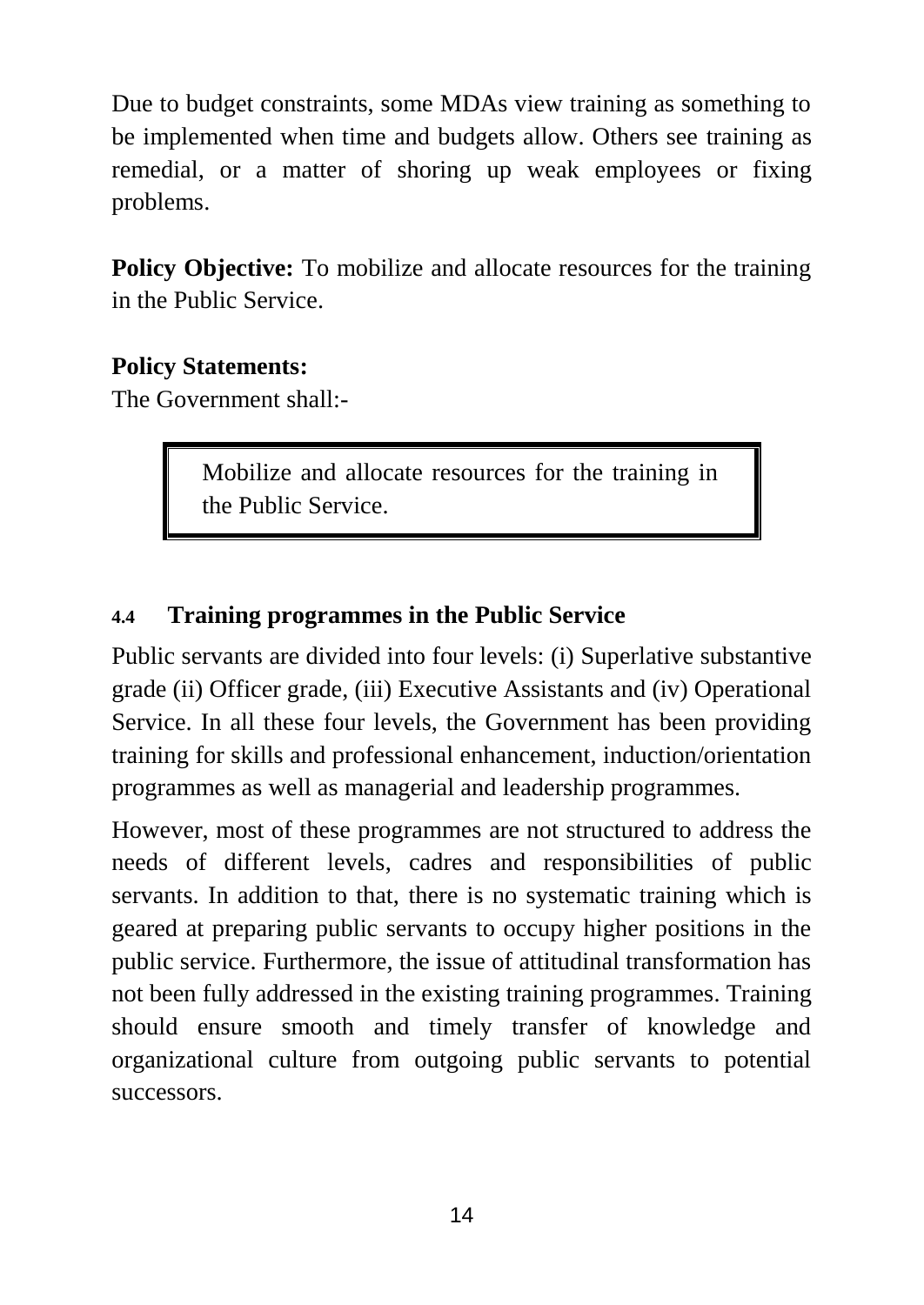**Policy Objective:** To address the needs and enhance attitudinal change of different levels of public servants in the training programmes.

#### **Policy Statements**

The Government shall:-

- (i) Ensure that training programmes respond to the needs of different levels of public servants and contribute to the succession needs; and
- (ii) Groom and nurture potentials leaders at all levels in the public service.

#### <span id="page-23-0"></span>**4.5 Training Infrastructure in the Public Service**

Training infrastructure including training institutions, laboratories, ICT facilities and video conferencing are necessary in undertaking training.

The Government has created an enabling environment that supports the use of ICT facilities in training by building the National ICT Back-bone. In addition, the Government has established various institutions with ICT facilities in various regions of the country.

Despite the presence of these facilities, they have not yet been fully utilized for training.

**Policy Objective:** To encourage the use of available training infrastructures for organizing training and self learning.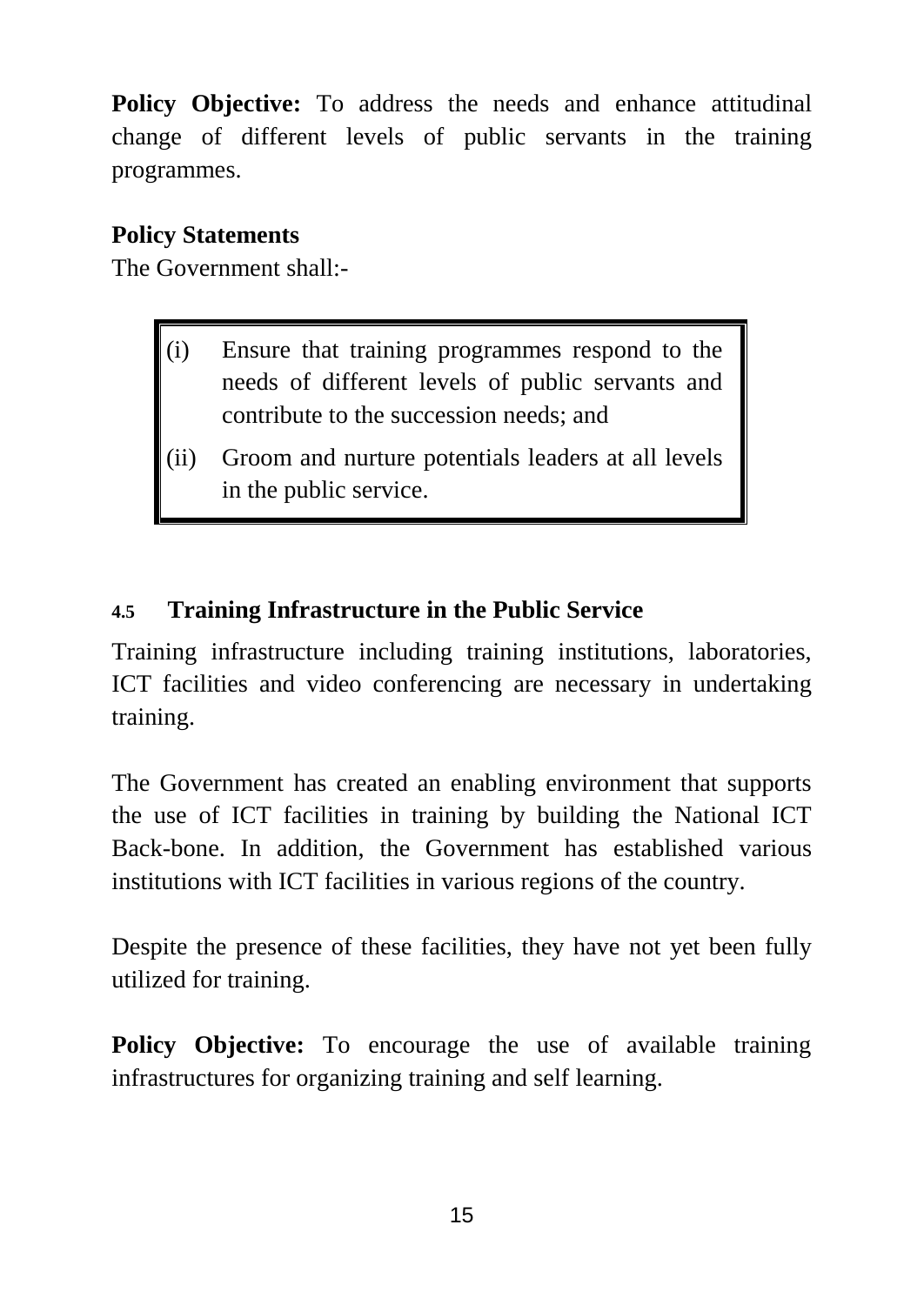#### **Policy Statements**

The Government shall:-

Encourage the use of available training infrastructures for training purposes, self learning and distance learning.

#### <span id="page-24-0"></span>**4.6 Quality and relevance of Training Services**

Quality and relevance of training is imperative for public servants to deliver. In recognising this, the Government has established various training institutions and created an enabling environment for other actors to establish training institutions, in order to have a basket of training providers.

Despite all these initiatives, still there is an ineffective functional relationship between the public service, training providers, development partners, professional associations and accreditation institutions, which has led to unsatisfied needs of the Public service from the output of these institutions both in-terms of quality and relevance.

**Policy Objective:** To improve the functional relationship between Public service, Training Providers, Professional Associations, Development Partners and Accreditation Institutions.

#### **Policy Statements**

Government shall:-

 Ensure that products of training institutions meet the needs of public service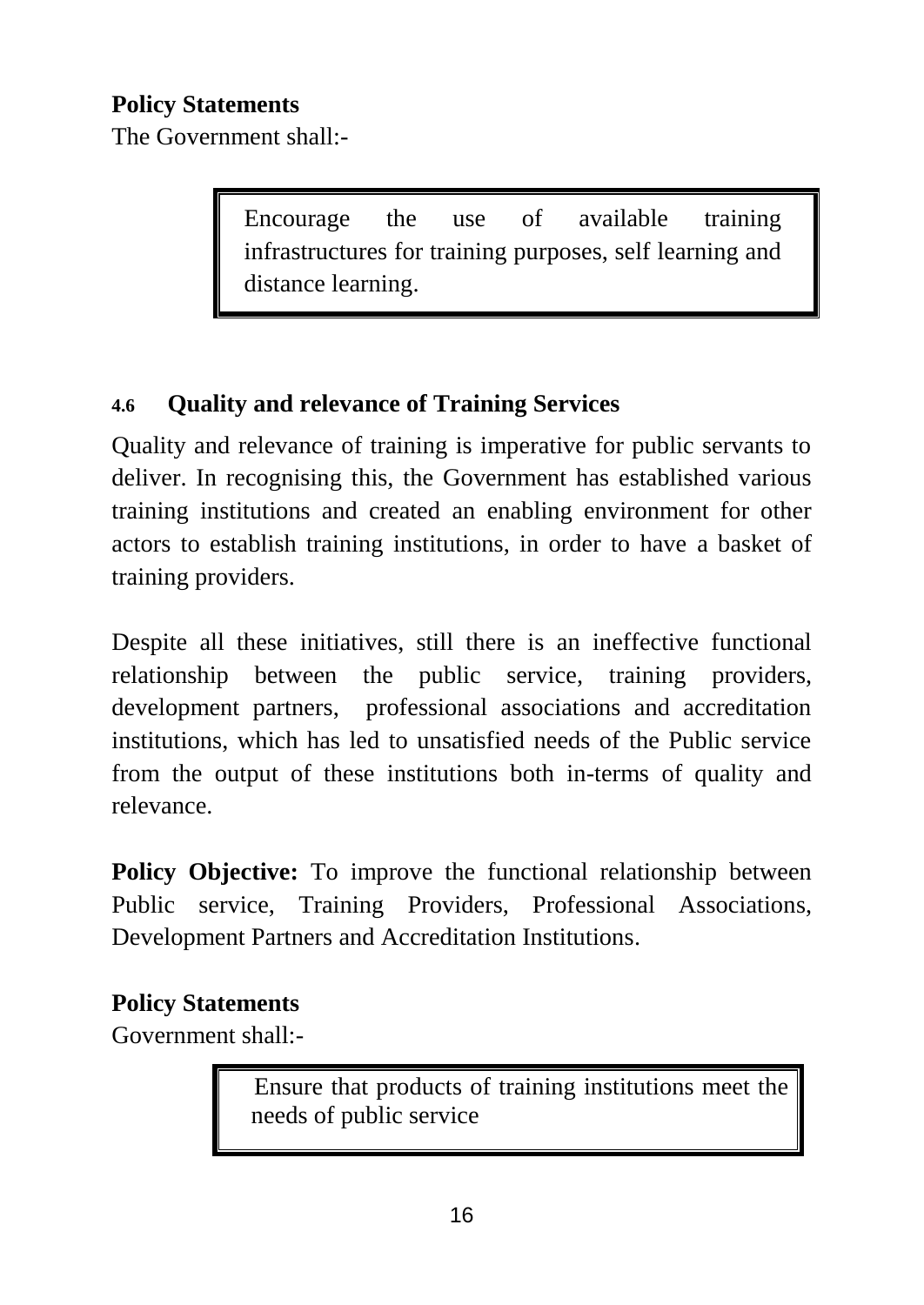#### <span id="page-25-0"></span>**4.7 Retention of public servants**

The government has been sponsoring public servants for short term and long term training with an objective of improving their performance and retaining them in the public service. However, some public servants terminate their services soon after completion of their training. As a result, the government does not realize the intended objective and value for money for the investment in training.

**Policy Objective:** To retain public servants sponsored by the Government after completion of training.

#### **Policy Statements**

The Government shall:-

 Ensure Public Servants are retained after completion of training.

#### <span id="page-25-1"></span>**4.8 Diversity**

The Government recognizes the importance of diversity issues in socio - economic development and has formulated policies and strategies designed to mainstream diversity issues such as; gender, age, and people with disabilities in the development agenda.

At present, consideration of diversity issues does not strongly feature in decision making on training. For example, selection of public servants for training is mainly done on the basis of organizational needs without proactively taking into account diversity issues.

In this policy, diversity issues shall be considered in the training of public servants and especially in the selection of candidates for training.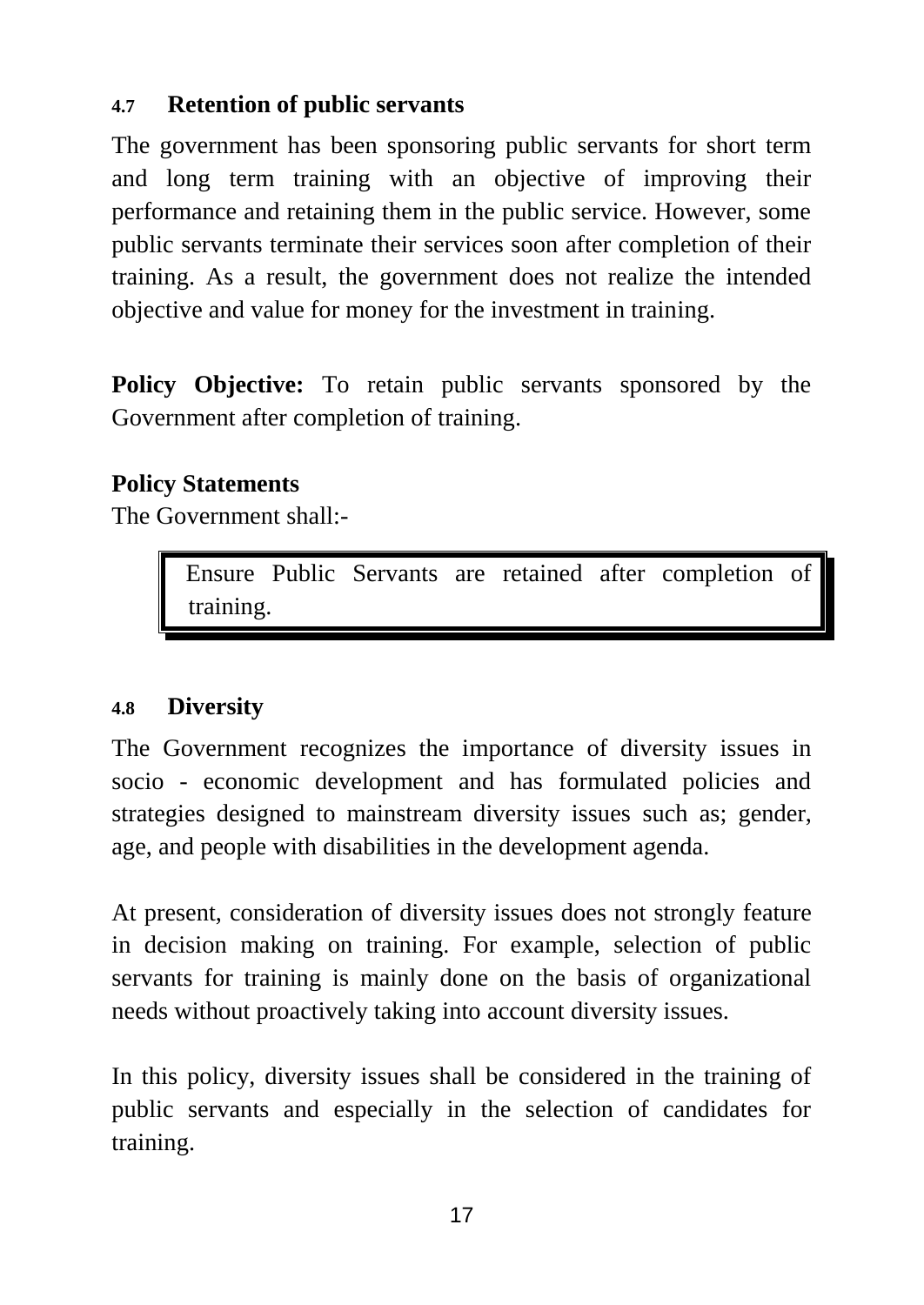**Policy Objective:** To strengthen diversity considerations in the administration of training in the Public Service.

#### **Policy Statement**

 Public Service Organizations shall proactively consider diversity issues in the administration of training within the Public Service.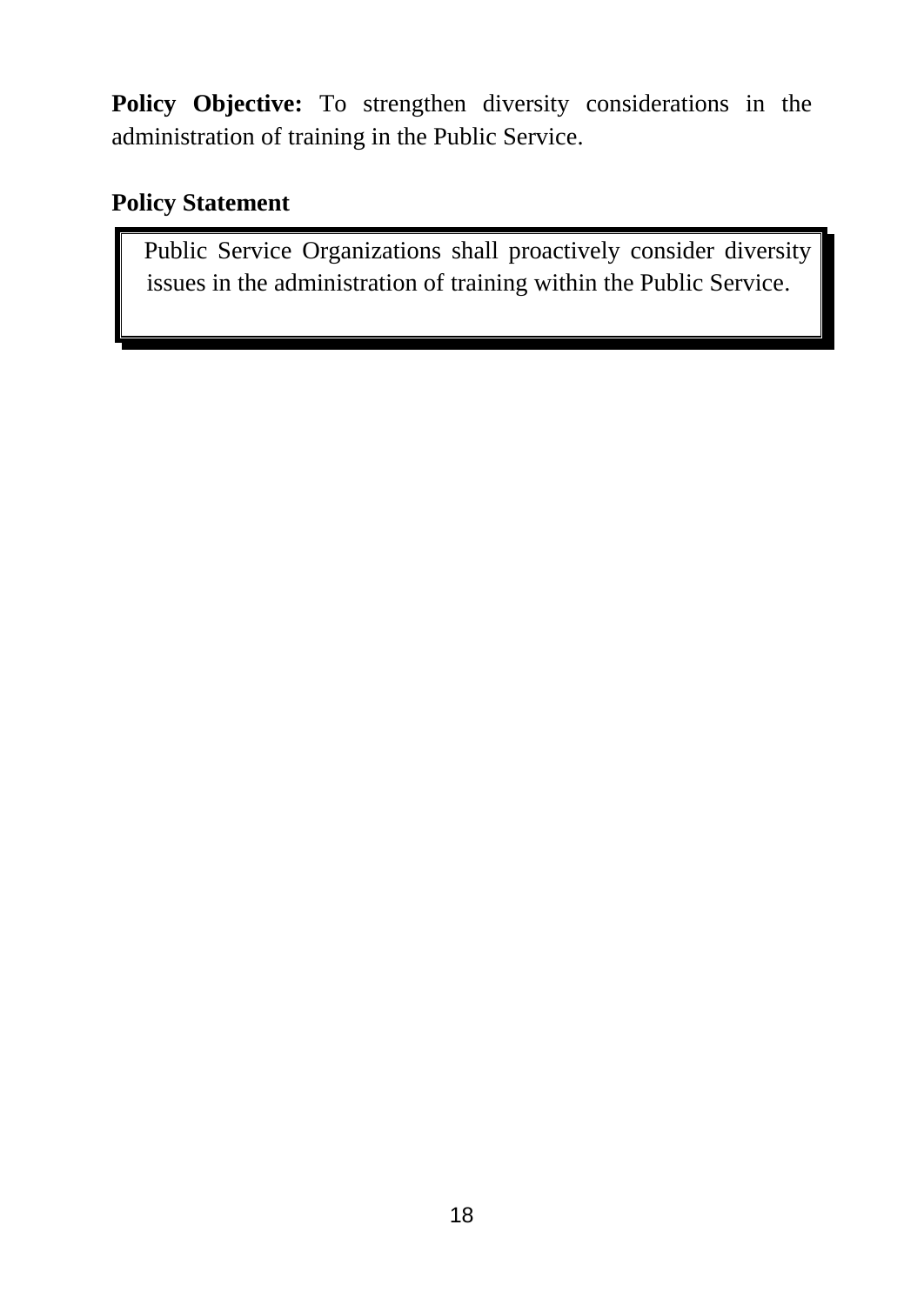# **CHAPTER FIVE**

#### <span id="page-27-1"></span><span id="page-27-0"></span>**5 THE LEGAL FRAMEWORK**

#### **5.2 Legal frame**

**5.1.1** This policy will be implemented in accordance with the provisions of the Public Service Act No. 8 of 2002 and the Public Service Regulations of 2003.

**5.1.2** Reviews of the existing legislations, procedures and regulations pertaining to public service training will periodically be undertaken. The President's Office, Public Service Management in collaboration with other stakeholders, will carry out appropriate changes with a view to develop/review legislations to give emphasis on Bonding to Public Servants trained/sponsored by the government to work for a specified period after completion of their studies. However, for smooth implementation of this policy, efforts shall be taken on board to harmonize the existing legislations, principles and rules so as to avoid contradiction and ambiguities.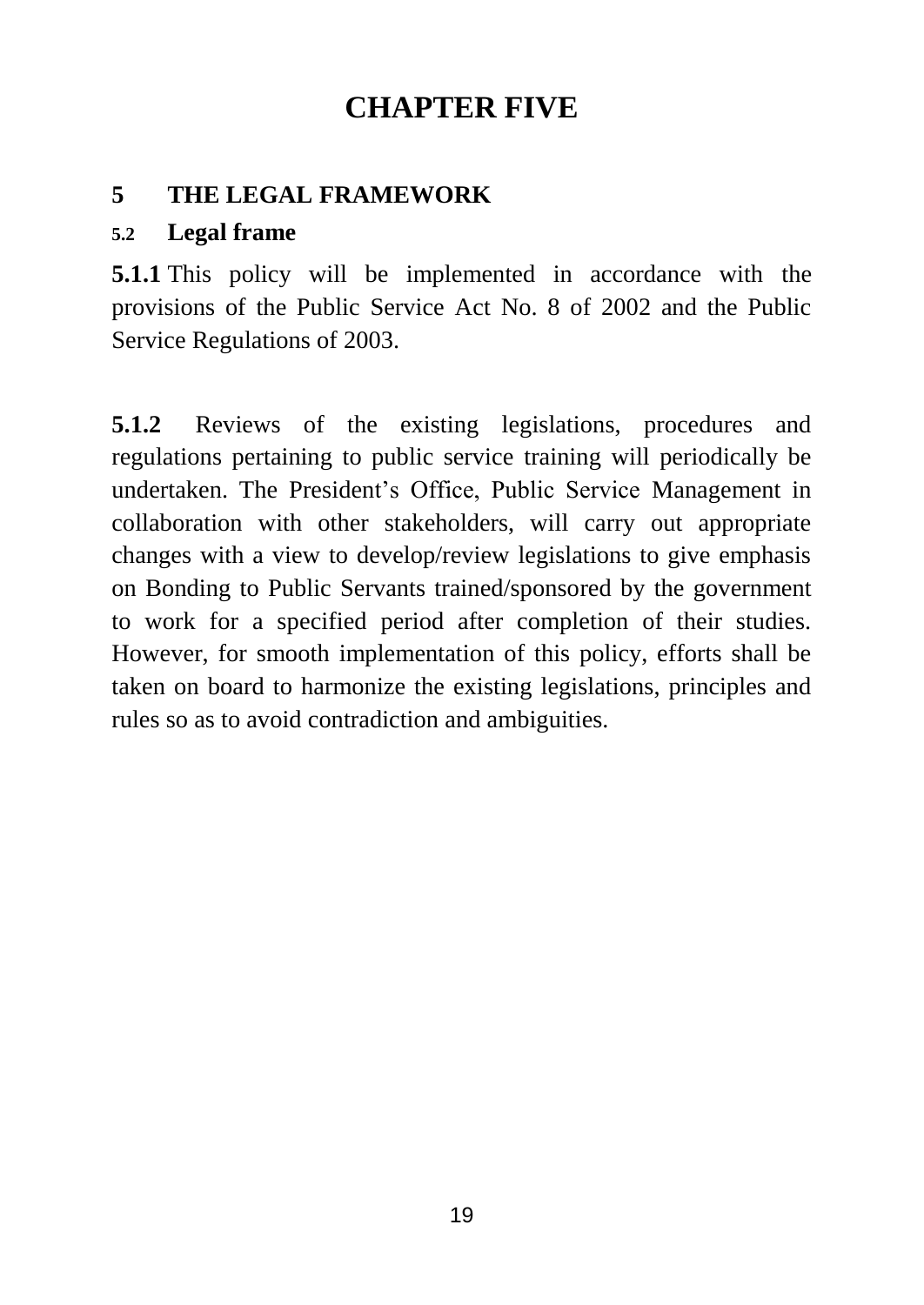# **CHAPTER SIX**

### <span id="page-28-1"></span><span id="page-28-0"></span>**6 INSTITUTIONAL FRAMEWORK FOR MANAGING, MONITORING AND EVALUATION OF TRAINING**

#### <span id="page-28-2"></span>**6.1 INSTITUTIONAL FRAMEWORK**

Implementation of this Policy will involve various stakeholders playing different roles and responsibilities as follows:-

#### **6.1.1 Ministry Responsible for Public Service Management**

Ministry responsible for the Public Service Management will be responsible for overall management of the training function in the Public Service. In particular, the Ministry will undertake the followings:

- (i) Reviewing, overseeing the implementation and Monitoring and Evaluation of the implementation of the Training Policy;
- (ii) Providing technical guidance to Central and local Governments on training issues;
- (iii) Planning, Organising, Monitoring and Evaluating of crosscutting training programmes, including Management and Leadership Development programmes;
- (iv) Establishing and managing a Leadership Development Institute for the Public Service;
- (v) Co-ordinating the administration of fellowships and scholarships;
- (vi) Liaising with Training Institutions to ensure that training needs in the Public service are catered for in their Programmes;
- (vii) Encourage the formation of Associations of Accredited Training and Education Providers, to ensure effective design, coordination and delivery of competence based programs that cater for the current and future Public Service needs;
- (viii) Setting standards, accreditation and quality assurance in training programs for the public service;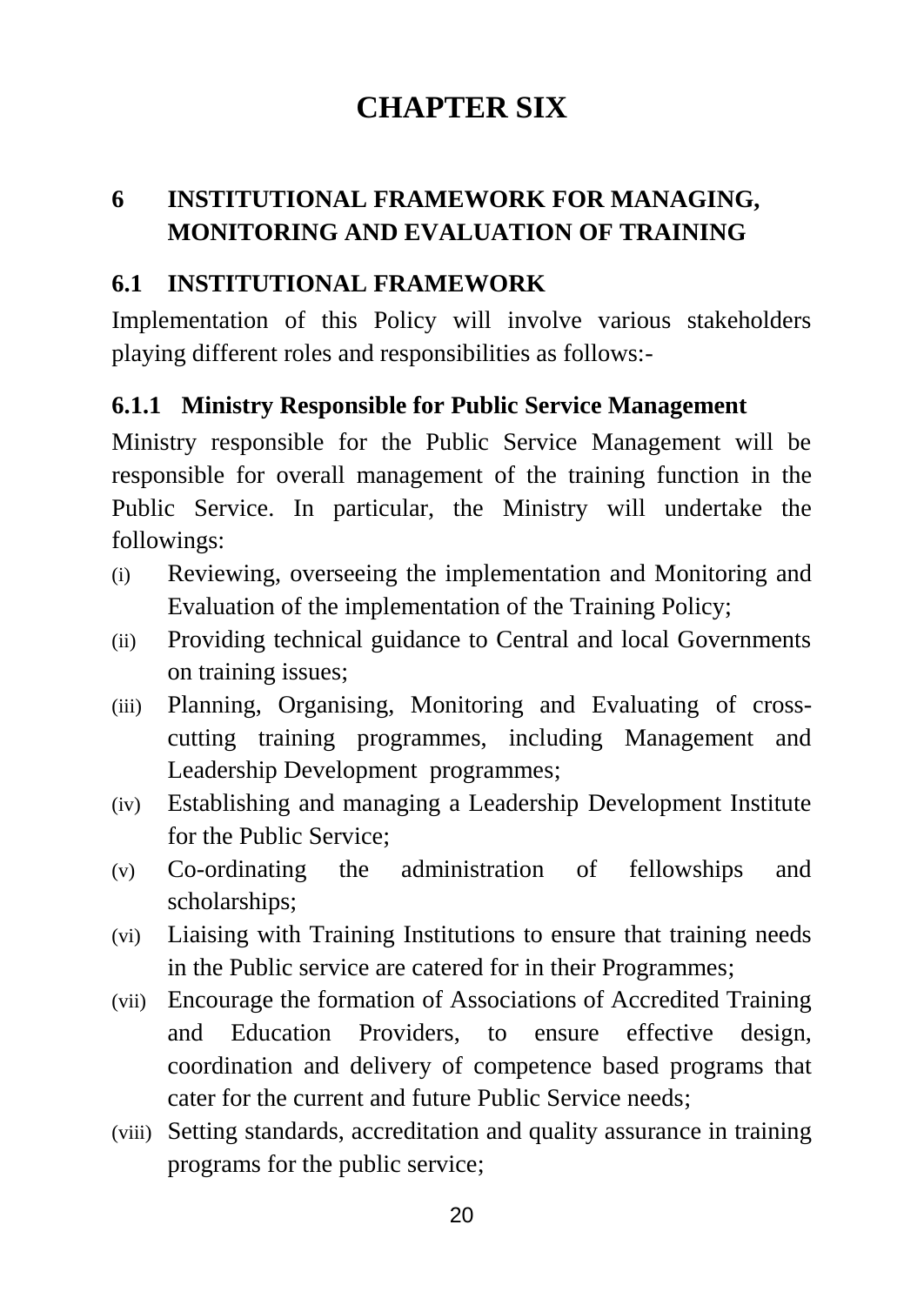- (ix) Develop guiding instruments to support coordination and management of training in the Public service;
- (x) Strengthen the capacity of Tanzania Public Service College (TPSC), Tanzania Global Learning Agency (TaGLA) and the Institute of African Leadership for Sustainable Development (**UONGOZI Institute**);
- (xi) Monitor and evaluate training service providers to ensure quality and standards;
- (xii) Review existing laws to accommodate bonding requirements;
- (xiii) Establish institutional frameworks to enhance functional relationship with other stakeholders; and
- (xiv) Mobilize resources for training.

#### **6.1.2 Public Service Organizations**

All Ministries, Independent Departments, Local Government Authorities (LGAs), Regional Secretariats and other Government Agencies will have the responsibilities of developing their staff. Some Government Ministries, Departments and bodies, however, shall undertake specific cross-cutting training functions in accordance with their mandates and implementation guidelines issued from time to time, i.e. Ministries responsible for the Public Service, Finance, Local Government, Education, Planning Commission and the Public Service Commission at both central and local levels. Specifically, Public Service Organizations shall undertake the following:

- (i) Carry out Training Needs Assessments;
- (ii) Prepare Training Plans and Budgets;
- (iii) Implement, monitor and evaluate their training interventions;
- (iv) Develop and maintain skills inventories for their staff;
- (v) Prepare succession plans and align them with their training programmes;
- (vi) Ensure induction and orientation training are conducted;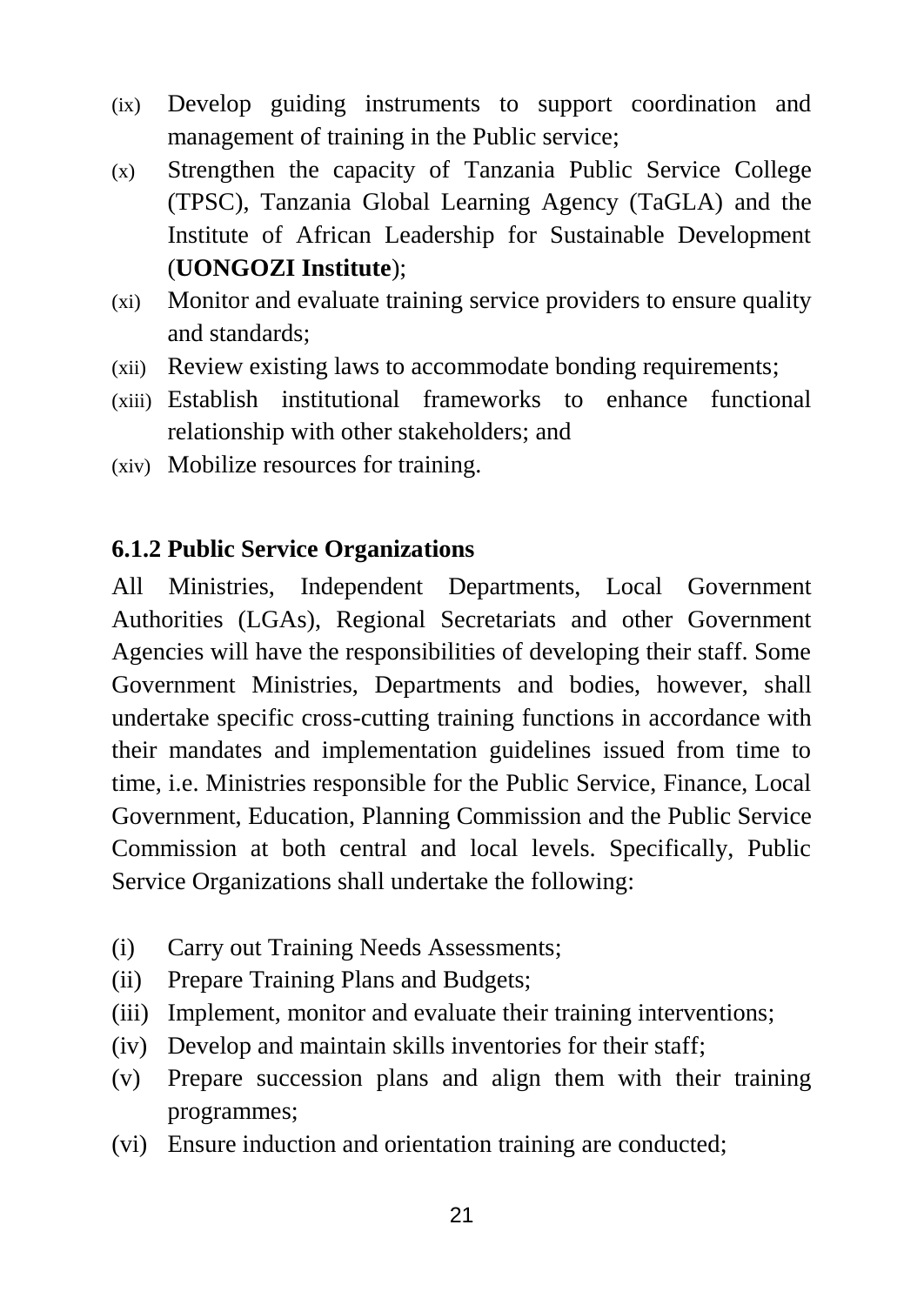- (vii) Ensure that training acquired by their staff benefit their organizations by proper deployment and placements of staff; and
- (viii) Encourage and enable the use of ICT facilities for self-learning purposes.

### **6.1.3 Training Committees**

The role of Training Committees shall be to approve training proposals, oversee the implementation of the training activities and the respective training plans/programs:

- To endorse and implement training plan in the organization;
- To advise the Chief Executive Officer of the organization on the nomination of eligible candidates for local and overseas training;
- To advise the chief executive officer of the organization on the quality of the training offered by various training providers so as to realize value for money;
- Advise the Chief Executive Officer on various steps of training policy implementation; and
- Monitor and evaluate implementation of institutional training plan and produce annual performance report to be submitted to the ministry responsible for Public Service Management.

### **6.1.4 The Professional Associations**

Professional Associations will promote professional standards, qualifications and codes of conduct in the Public Service.

## **6.1.5 Training Providers**

Training service providers are important actors and partners of the implementation of this Training Policy. Training providers shall develop and implement high quality training programmes and diversify their training related activities to cater for the increasing skills requirements in the Public Service.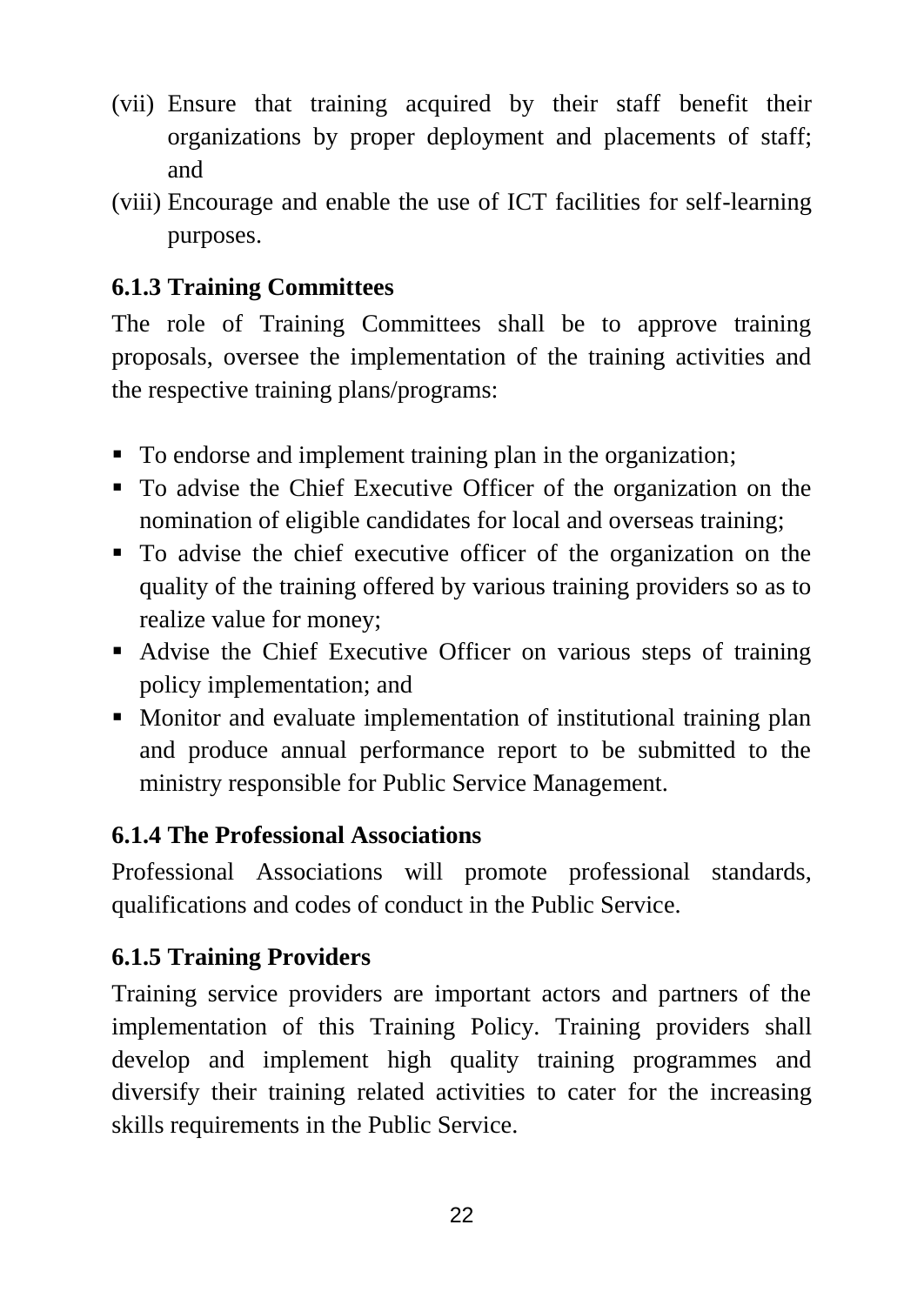### **6.1.6 Accreditation Institutions**

Accreditation Institutions will be responsible for quality assurance and standards of training in the country.

## **6.1.7 Public Servants**

All public servants are required to understand and internalize the goals, objective, and directives of this Policy. Furthermore, they are required to abide by the implementation procedures as stipulated in this Policy. The specific roles and responsibilities of public servants are to:

- (i) Take primary responsibility in acquiring or improving jobrelated competencies;
- (ii) Pursue and participate fully in the training programe to the satisfaction of the employer and/or sponsors;
- (iii) Use the knowledge and skills gained from training diligently and effectively for the benefit of the organisation; and
- (iv) Sign a bonding agreement to work for the Government for a specified period following completion of training.

## **6.1.8 Development Partners**

Development Partners will provide technical and financial assistance for training in the Public Service.

# <span id="page-31-0"></span>**6.2 MONITORING AND EVALUATION**

## **6.2.1 General Objective of Monitoring and Evaluation System**

Monitoring and Evaluation system will be designed with a purpose of tracking and keeping records on the implementation of the Public Service Training Policy.

The general objectives of M &E system will be the following:

Firstly, to track performance in terms of inputs, outputs, outcomes and impact levels, using quantitative and qualitative indicators established